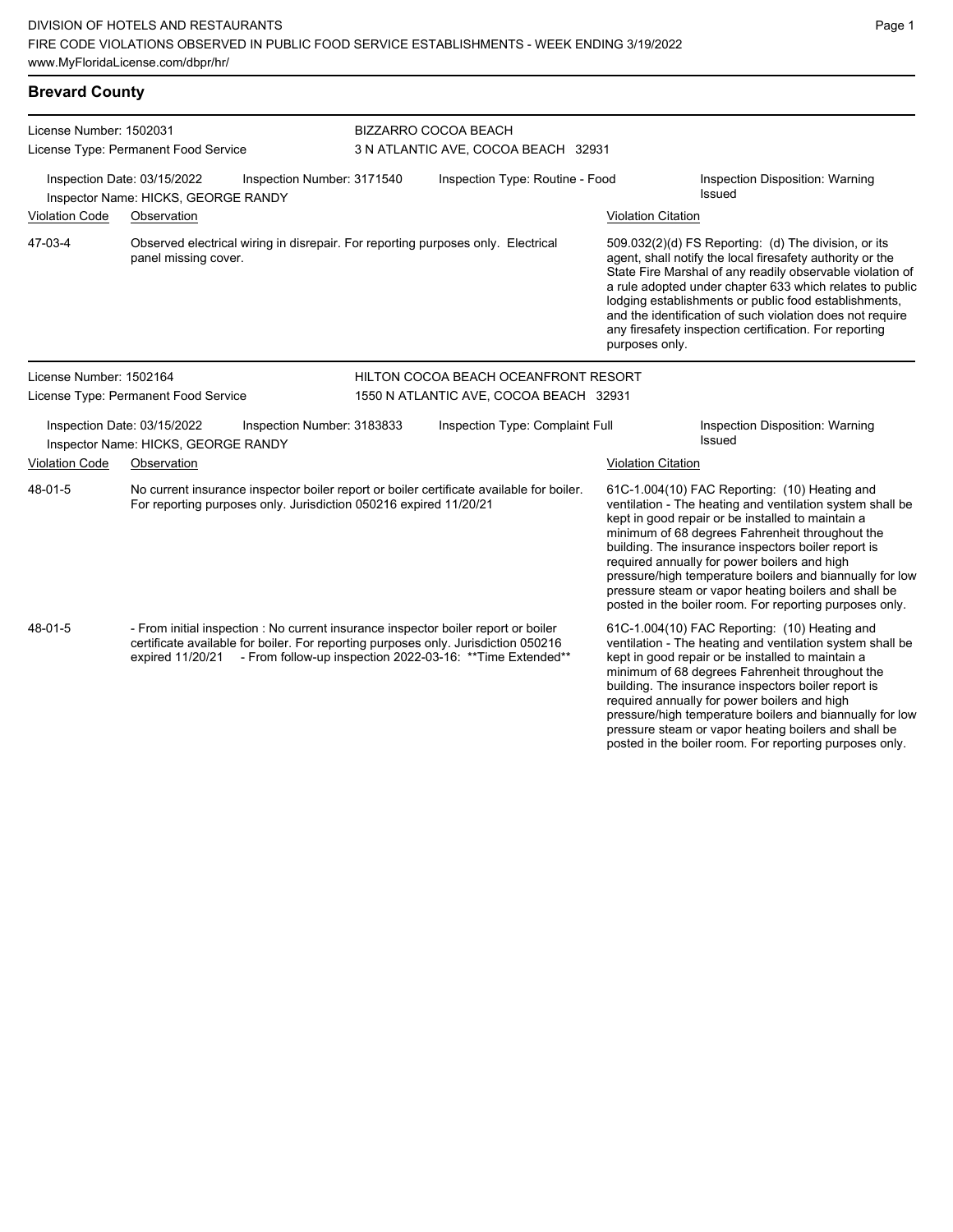| License Number: 1615158 |                                                                                                                                                                                                                                                                                                                                                                                                                   |                            | AND FISH KITCHEN & BAR                                                         |                                                                                                                                                                                                                                                                                                                                                                                                                                                                                                          |                                                                                                                                                                                                                                                                                                                                                                                                                                                                                                          |  |
|-------------------------|-------------------------------------------------------------------------------------------------------------------------------------------------------------------------------------------------------------------------------------------------------------------------------------------------------------------------------------------------------------------------------------------------------------------|----------------------------|--------------------------------------------------------------------------------|----------------------------------------------------------------------------------------------------------------------------------------------------------------------------------------------------------------------------------------------------------------------------------------------------------------------------------------------------------------------------------------------------------------------------------------------------------------------------------------------------------|----------------------------------------------------------------------------------------------------------------------------------------------------------------------------------------------------------------------------------------------------------------------------------------------------------------------------------------------------------------------------------------------------------------------------------------------------------------------------------------------------------|--|
|                         | License Type: Permanent Food Service<br>Inspection Date: 03/14/2022<br>Inspector Name: FRANCE, GASTON                                                                                                                                                                                                                                                                                                             | Inspection Number: 3173991 | 1200-1208 N OCEAN BLVD, POMPANO BEACH 33062<br>Inspection Type: Routine - Food |                                                                                                                                                                                                                                                                                                                                                                                                                                                                                                          | Inspection Disposition: Warning<br><b>Issued</b>                                                                                                                                                                                                                                                                                                                                                                                                                                                         |  |
| Violation Code          | Observation                                                                                                                                                                                                                                                                                                                                                                                                       |                            |                                                                                | <b>Violation Citation</b>                                                                                                                                                                                                                                                                                                                                                                                                                                                                                |                                                                                                                                                                                                                                                                                                                                                                                                                                                                                                          |  |
| 48-01-5                 | No current insurance inspector boiler report or boiler certificate available for boiler.<br>For reporting purposes only.<br>Expired 9/19/21.                                                                                                                                                                                                                                                                      |                            |                                                                                | 61C-1.004(10) FAC Reporting: (10) Heating and<br>ventilation - The heating and ventilation system shall be<br>kept in good repair or be installed to maintain a<br>minimum of 68 degrees Fahrenheit throughout the<br>building. The insurance inspectors boiler report is<br>required annually for power boilers and high<br>pressure/high temperature boilers and biannually for low<br>pressure steam or vapor heating boilers and shall be<br>posted in the boiler room. For reporting purposes only. |                                                                                                                                                                                                                                                                                                                                                                                                                                                                                                          |  |
| 48-01-5                 | - From initial inspection : No current insurance inspector boiler report or boiler<br>certificate available for boiler. For reporting purposes only.<br>Expired 9/19/21. - From follow-up inspection 2022-03-15: ** Time Extended**                                                                                                                                                                               |                            |                                                                                |                                                                                                                                                                                                                                                                                                                                                                                                                                                                                                          | 61C-1.004(10) FAC Reporting: (10) Heating and<br>ventilation - The heating and ventilation system shall be<br>kept in good repair or be installed to maintain a<br>minimum of 68 degrees Fahrenheit throughout the<br>building. The insurance inspectors boiler report is<br>required annually for power boilers and high<br>pressure/high temperature boilers and biannually for low<br>pressure steam or vapor heating boilers and shall be<br>posted in the boiler room. For reporting purposes only. |  |
| License Number: 1624539 |                                                                                                                                                                                                                                                                                                                                                                                                                   | OLNET JEAN                 |                                                                                |                                                                                                                                                                                                                                                                                                                                                                                                                                                                                                          |                                                                                                                                                                                                                                                                                                                                                                                                                                                                                                          |  |
|                         | License Type: Permanent Food Service                                                                                                                                                                                                                                                                                                                                                                              |                            | 1952 NW 9 AVE, FORT LAUDERDALE 33311                                           |                                                                                                                                                                                                                                                                                                                                                                                                                                                                                                          |                                                                                                                                                                                                                                                                                                                                                                                                                                                                                                          |  |
|                         | Inspection Date: 03/16/2022<br>Inspector Name: DEJONG, STEVEN                                                                                                                                                                                                                                                                                                                                                     | Inspection Number: 3178582 | Inspection Type: Complaint Full                                                |                                                                                                                                                                                                                                                                                                                                                                                                                                                                                                          | Inspection Disposition: Call Back -<br>Complied                                                                                                                                                                                                                                                                                                                                                                                                                                                          |  |
| Violation Code          | Observation                                                                                                                                                                                                                                                                                                                                                                                                       |                            |                                                                                | <b>Violation Citation</b>                                                                                                                                                                                                                                                                                                                                                                                                                                                                                |                                                                                                                                                                                                                                                                                                                                                                                                                                                                                                          |  |
| 45-04-4                 | - From initial inspection : Use of cooking equipment producing grease laden<br>vapors/smoke with no hood suppression system installed.<br>Fryer not fully under hood system. Operator stated fryer not working and to be<br>removed.<br>Notified Fire AHJ. For reporting purposes only. - From follow-up inspection<br>2022-01-13: **Time Extended** - From follow-up inspection 2022-03-16:<br>**Time Extended** |                            |                                                                                | purposes only.                                                                                                                                                                                                                                                                                                                                                                                                                                                                                           | 509.032(2)(d) FS Reporting: (d) The division, or its<br>agent, shall notify the local firesafety authority or the<br>State Fire Marshal of any readily observable violation of<br>a rule adopted under chapter 633 which relates to public<br>lodging establishments or public food establishments,<br>and the identification of such violation does not require<br>any firesafety inspection certification. For reporting                                                                               |  |
| License Number: 1615072 |                                                                                                                                                                                                                                                                                                                                                                                                                   | <b>GOLDEN RICE BOWL</b>    |                                                                                |                                                                                                                                                                                                                                                                                                                                                                                                                                                                                                          |                                                                                                                                                                                                                                                                                                                                                                                                                                                                                                          |  |
|                         | License Type: Permanent Food Service                                                                                                                                                                                                                                                                                                                                                                              |                            | 3276 N SR 7, LAUDERDALE LAKES 33319                                            |                                                                                                                                                                                                                                                                                                                                                                                                                                                                                                          |                                                                                                                                                                                                                                                                                                                                                                                                                                                                                                          |  |
|                         | Inspection Date: 03/15/2022<br>Inspector Name: ROGERS, VERNEL                                                                                                                                                                                                                                                                                                                                                     | Inspection Number: 3166125 | Inspection Type: Routine - Food                                                |                                                                                                                                                                                                                                                                                                                                                                                                                                                                                                          | Inspection Disposition: Inspection<br>Completed - No Further Action                                                                                                                                                                                                                                                                                                                                                                                                                                      |  |
| <b>Violation Code</b>   | Observation                                                                                                                                                                                                                                                                                                                                                                                                       |                            |                                                                                | <b>Violation Citation</b>                                                                                                                                                                                                                                                                                                                                                                                                                                                                                |                                                                                                                                                                                                                                                                                                                                                                                                                                                                                                          |  |
| 46-01-4                 | Marked exit/path to marked exit blocked. For reporting purposes only. Main<br>kitchen exit door- observed exit door being blocked by empty boxes.                                                                                                                                                                                                                                                                 |                            |                                                                                | purposes only.                                                                                                                                                                                                                                                                                                                                                                                                                                                                                           | $509.032(2)(d)$ FS Reporting: (d) The division, or its<br>agent, shall notify the local firesafety authority or the<br>State Fire Marshal of any readily observable violation of<br>a rule adopted under chapter 633 which relates to public<br>lodging establishments or public food establishments,<br>and the identification of such violation does not require<br>any firesafety inspection certification. For reporting                                                                             |  |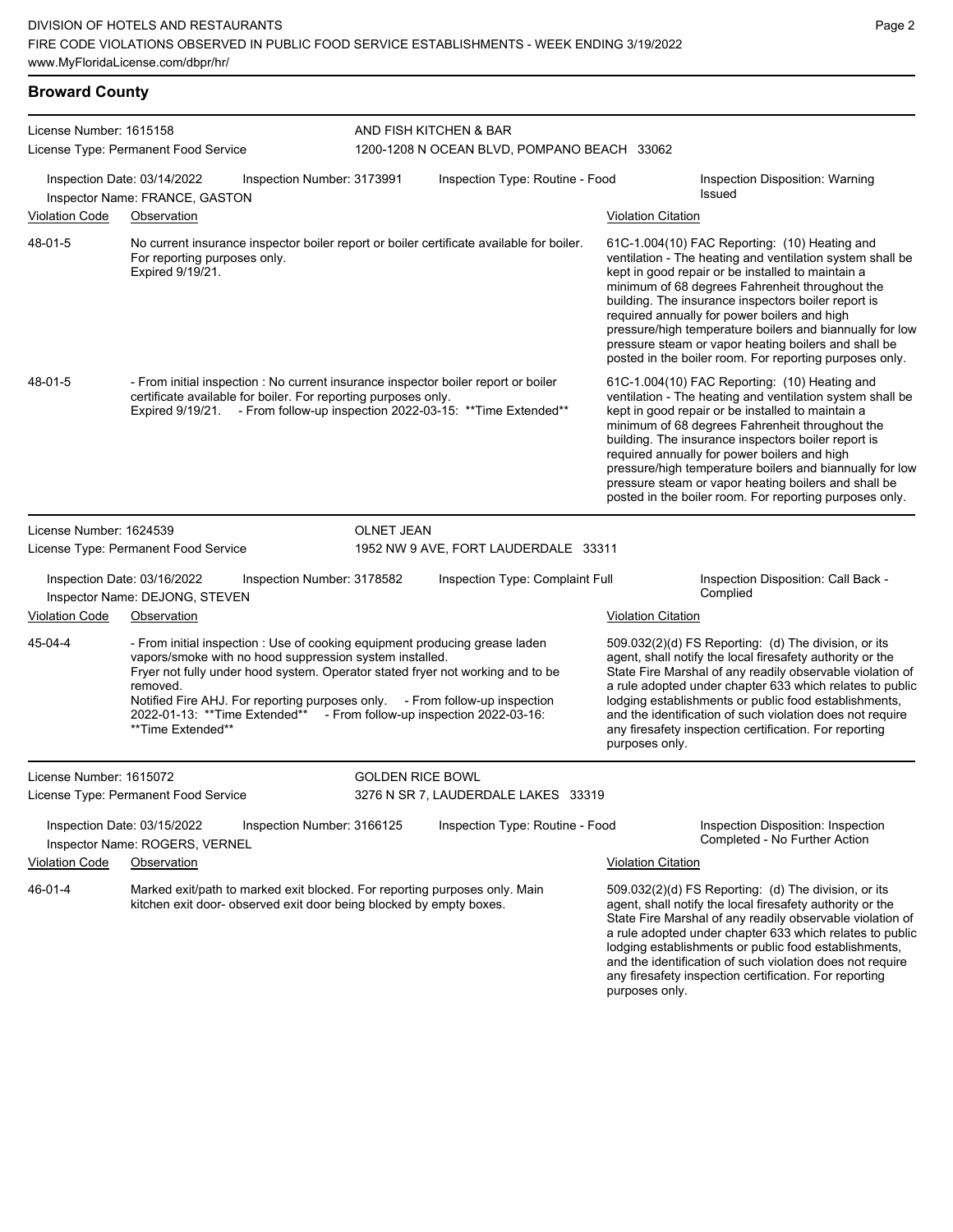| <b>Broward County</b>                                                                       |                                                                                                                                                                                                          |                            |                                                               |                                                                                                                                                                                                                                                                                                                                                                                                                                                                                                          |                                                                                                                                                                                                                                            |  |  |
|---------------------------------------------------------------------------------------------|----------------------------------------------------------------------------------------------------------------------------------------------------------------------------------------------------------|----------------------------|---------------------------------------------------------------|----------------------------------------------------------------------------------------------------------------------------------------------------------------------------------------------------------------------------------------------------------------------------------------------------------------------------------------------------------------------------------------------------------------------------------------------------------------------------------------------------------|--------------------------------------------------------------------------------------------------------------------------------------------------------------------------------------------------------------------------------------------|--|--|
| License Number: 1610560                                                                     | License Type: Permanent Food Service                                                                                                                                                                     |                            | <b>BANYAN RESTAURANT</b><br>250 RACQUET CLUB RD, WESTON 33326 |                                                                                                                                                                                                                                                                                                                                                                                                                                                                                                          |                                                                                                                                                                                                                                            |  |  |
| Inspection Date: 03/18/2022<br>Inspection Number: 3163186<br>Inspector Name: WATSON, TRICIA |                                                                                                                                                                                                          |                            | Inspection Type: Routine - Food                               |                                                                                                                                                                                                                                                                                                                                                                                                                                                                                                          | Inspection Disposition: Inspection<br>Completed - No Further Action                                                                                                                                                                        |  |  |
| Violation Code                                                                              | Observation                                                                                                                                                                                              |                            |                                                               | <b>Violation Citation</b>                                                                                                                                                                                                                                                                                                                                                                                                                                                                                |                                                                                                                                                                                                                                            |  |  |
| 48-01-5                                                                                     | No current insurance inspector boiler report or boiler certificate available for boiler.<br>For reporting purposes only.<br>Observed current insurance boiler inspection report expiration in September. |                            |                                                               | 61C-1.004(10) FAC Reporting: (10) Heating and<br>ventilation - The heating and ventilation system shall be<br>kept in good repair or be installed to maintain a<br>minimum of 68 degrees Fahrenheit throughout the<br>building. The insurance inspectors boiler report is<br>required annually for power boilers and high<br>pressure/high temperature boilers and biannually for low<br>pressure steam or vapor heating boilers and shall be<br>posted in the boiler room. For reporting purposes only. |                                                                                                                                                                                                                                            |  |  |
| License Number: 1621509                                                                     |                                                                                                                                                                                                          |                            | TIJUANA FLATS BURRITO CO                                      |                                                                                                                                                                                                                                                                                                                                                                                                                                                                                                          |                                                                                                                                                                                                                                            |  |  |
|                                                                                             | License Type: Permanent Food Service                                                                                                                                                                     |                            | 8703 STIRLING RD, COOPER CITY 33328                           |                                                                                                                                                                                                                                                                                                                                                                                                                                                                                                          |                                                                                                                                                                                                                                            |  |  |
|                                                                                             | Inspection Date: 03/14/2022<br>Inspector Name: NEALY, VALENCIA                                                                                                                                           | Inspection Number: 3164882 | Inspection Type: Routine - Food                               |                                                                                                                                                                                                                                                                                                                                                                                                                                                                                                          | Inspection Disposition: Inspection<br>Completed - No Further Action                                                                                                                                                                        |  |  |
| Violation Code                                                                              | Observation                                                                                                                                                                                              |                            |                                                               | <b>Violation Citation</b>                                                                                                                                                                                                                                                                                                                                                                                                                                                                                |                                                                                                                                                                                                                                            |  |  |
| 46-01-4                                                                                     | Marked exit/path to marked exit blocked. For reporting purposes only.<br>-Observed exit door blocked by discarded cardboard boxes in kitchen. Operator<br>removed all boxes. ** Corrected On-Site**      |                            |                                                               |                                                                                                                                                                                                                                                                                                                                                                                                                                                                                                          | 509.032(2)(d) FS Reporting: (d) The division, or its<br>agent, shall notify the local firesafety authority or the<br>State Fire Marshal of any readily observable violation of<br>a rule adopted under chapter 633 which relates to public |  |  |

a rule adopted under chapter 633 which relates to public lodging establishments or public food establishments, and the identification of such violation does not require any firesafety inspection certification. For reporting purposes only.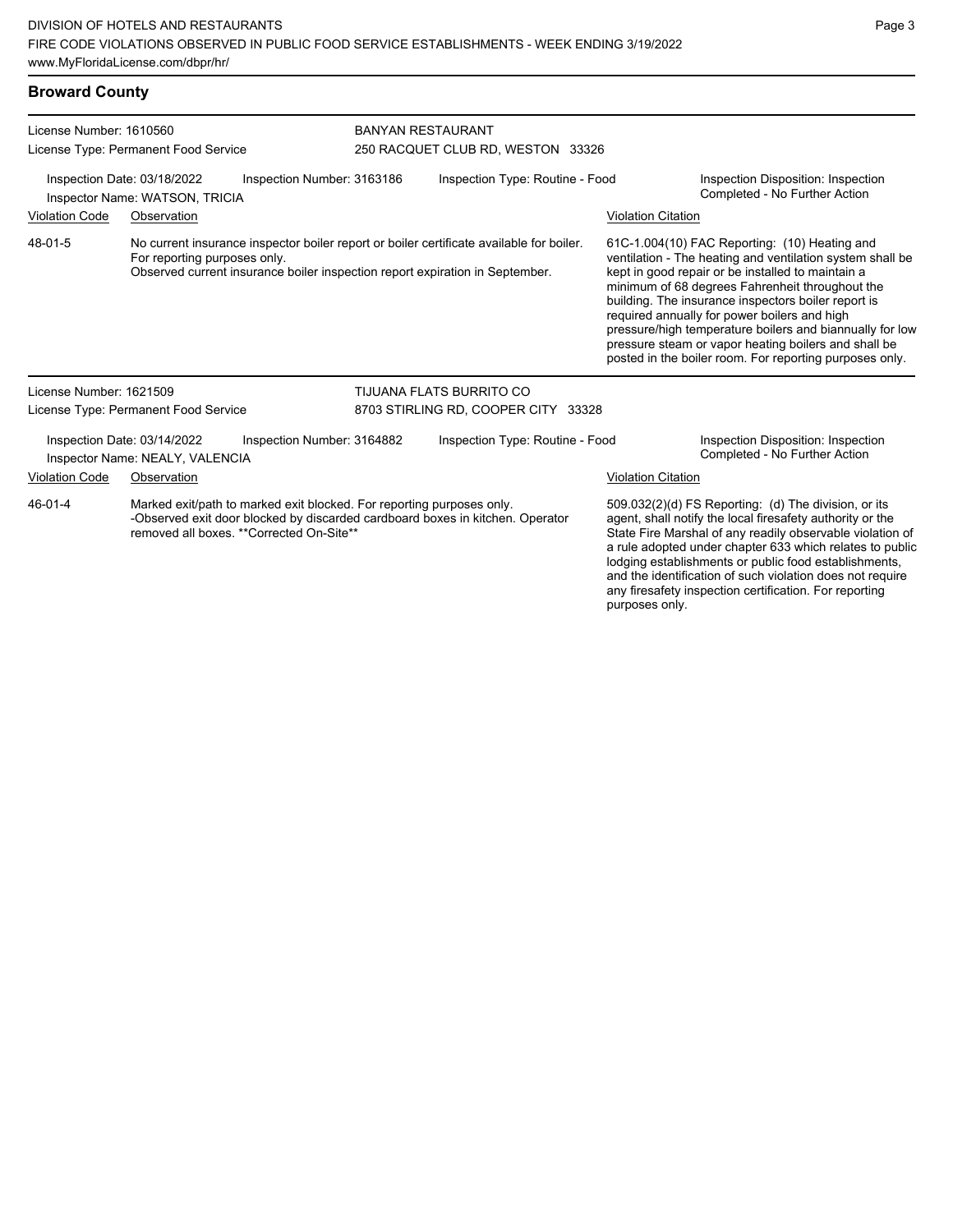## **Charlotte County**

| License Number: 1801657              |                                                                | <b>HOLIDAY INN EXPRESS</b> |                                           |                                                                                                                                                                                   |                           |                                                                                                                                                                                                                                                                                                                           |
|--------------------------------------|----------------------------------------------------------------|----------------------------|-------------------------------------------|-----------------------------------------------------------------------------------------------------------------------------------------------------------------------------------|---------------------------|---------------------------------------------------------------------------------------------------------------------------------------------------------------------------------------------------------------------------------------------------------------------------------------------------------------------------|
| License Type: Permanent Food Service |                                                                |                            | 24440 SANDHILL BLVD, PORT CHARLOTTE 33983 |                                                                                                                                                                                   |                           |                                                                                                                                                                                                                                                                                                                           |
|                                      | Inspection Date: 03/19/2022<br>Inspector Name: SAYED, MOHAMMED | Inspection Number: 3150829 |                                           | Inspection Type: Routine - Food                                                                                                                                                   |                           | Inspection Disposition: Inspection<br>Completed - No Further Action                                                                                                                                                                                                                                                       |
| <b>Violation Code</b>                | Observation                                                    |                            |                                           |                                                                                                                                                                                   | <b>Violation Citation</b> |                                                                                                                                                                                                                                                                                                                           |
| 48-01-5                              | certificate. **Repeat Violation**                              |                            |                                           | No current insurance inspector boiler report or boiler certificate available for boiler.<br>For reporting purposes only. The operator is currently waiting to receive the Broiler |                           | 61C-1.004(10) FAC Reporting: (10) Heating and<br>ventilation - The heating and ventilation system shall be<br>kept in good repair or be installed to maintain a<br>minimum of 68 degrees Fahrenheit throughout the<br>building. The insurance inspectors boiler report is<br>required annually for power boilers and high |

Page 4

pressure/high temperature boilers and biannually for low pressure steam or vapor heating boilers and shall be posted in the boiler room. For reporting purposes only.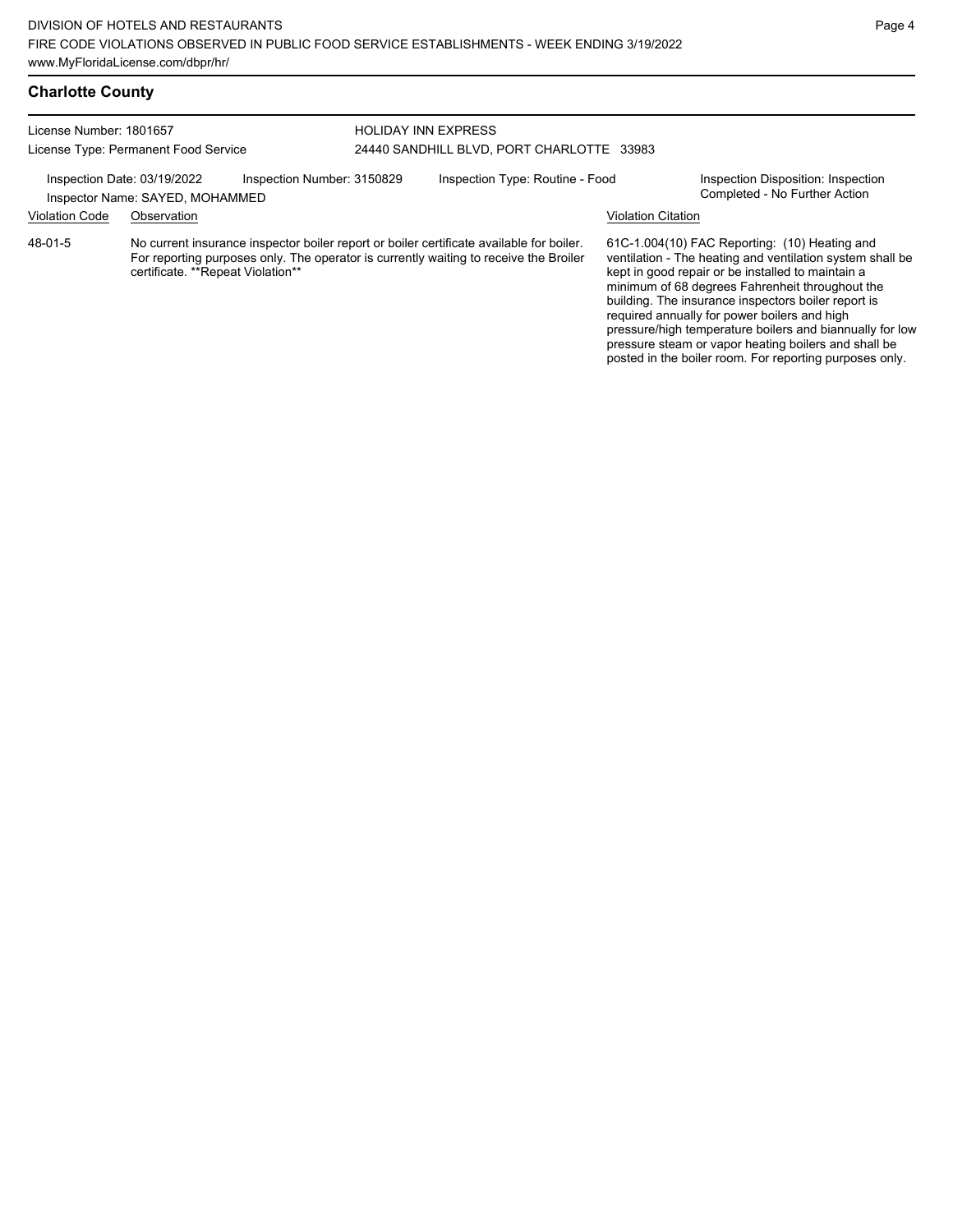| <b>Dade County</b>                   |                                                                                                                                                                                    |                            |                                                                                     |                                                                                                                                                                                                                                                                                                                                                                                                                                              |                                                                                                                                                                                                                                                                                                                                                                                                                            |  |  |
|--------------------------------------|------------------------------------------------------------------------------------------------------------------------------------------------------------------------------------|----------------------------|-------------------------------------------------------------------------------------|----------------------------------------------------------------------------------------------------------------------------------------------------------------------------------------------------------------------------------------------------------------------------------------------------------------------------------------------------------------------------------------------------------------------------------------------|----------------------------------------------------------------------------------------------------------------------------------------------------------------------------------------------------------------------------------------------------------------------------------------------------------------------------------------------------------------------------------------------------------------------------|--|--|
| License Number: 2334483              | License Type: Permanent Food Service                                                                                                                                               |                            | <b>NEW YORK PIZZAA</b><br>1755 NW 7 ST, MIAMI 33125                                 |                                                                                                                                                                                                                                                                                                                                                                                                                                              |                                                                                                                                                                                                                                                                                                                                                                                                                            |  |  |
|                                      | Inspection Date: 03/14/2022<br>Inspector Name: UNZAGA, MILADYS                                                                                                                     | Inspection Number: 3139170 | Inspection Type: Routine - Food                                                     |                                                                                                                                                                                                                                                                                                                                                                                                                                              | Inspection Disposition: Inspection<br>Completed - No Further Action                                                                                                                                                                                                                                                                                                                                                        |  |  |
| Violation Code                       | Observation                                                                                                                                                                        |                            |                                                                                     | <b>Violation Citation</b>                                                                                                                                                                                                                                                                                                                                                                                                                    |                                                                                                                                                                                                                                                                                                                                                                                                                            |  |  |
| 45-04-4                              | Use of cooking equipment producing grease laden vapors/smoke with no hood<br>suppression system installed. Notified Fire AHJ. For reporting purposes only.<br>**Repeat Violation** |                            |                                                                                     | 509.032(2)(d) FS Reporting: (d) The division, or its<br>agent, shall notify the local firesafety authority or the<br>State Fire Marshal of any readily observable violation of<br>a rule adopted under chapter 633 which relates to public<br>lodging establishments or public food establishments,<br>and the identification of such violation does not require<br>any firesafety inspection certification. For reporting<br>purposes only. |                                                                                                                                                                                                                                                                                                                                                                                                                            |  |  |
| License Number: 2336779              |                                                                                                                                                                                    |                            | PASTA MARKET HANDMADE                                                               |                                                                                                                                                                                                                                                                                                                                                                                                                                              |                                                                                                                                                                                                                                                                                                                                                                                                                            |  |  |
| License Type: Permanent Food Service |                                                                                                                                                                                    |                            | 209 NE 82 STREET, MIAMI 33138                                                       |                                                                                                                                                                                                                                                                                                                                                                                                                                              |                                                                                                                                                                                                                                                                                                                                                                                                                            |  |  |
|                                      | Inspection Date: 03/17/2022<br>Inspector Name: SEYBA, JAMES                                                                                                                        | Inspection Number: 3154522 | Inspection Type: Routine - Food                                                     |                                                                                                                                                                                                                                                                                                                                                                                                                                              | Inspection Disposition: Administrative<br>complaint recommended                                                                                                                                                                                                                                                                                                                                                            |  |  |
| Violation Code                       | Observation                                                                                                                                                                        |                            |                                                                                     | <b>Violation Citation</b>                                                                                                                                                                                                                                                                                                                                                                                                                    |                                                                                                                                                                                                                                                                                                                                                                                                                            |  |  |
| 48-04-4                              | of the building. For reporting purposes only.                                                                                                                                      |                            | Propane tank (larger than 2.7 lb. water capacity/1 lb. gas capacity) located inside | purposes only.                                                                                                                                                                                                                                                                                                                                                                                                                               | 509.032(2)(d) FS Reporting: (d) The division, or its<br>agent, shall notify the local firesafety authority or the<br>State Fire Marshal of any readily observable violation of<br>a rule adopted under chapter 633 which relates to public<br>lodging establishments or public food establishments,<br>and the identification of such violation does not require<br>any firesafety inspection certification. For reporting |  |  |
| License Number: 2301749              |                                                                                                                                                                                    | SHELBORNE CAFFE            |                                                                                     |                                                                                                                                                                                                                                                                                                                                                                                                                                              |                                                                                                                                                                                                                                                                                                                                                                                                                            |  |  |
|                                      | License Type: Permanent Food Service                                                                                                                                               |                            | 1801 COLLINS AVE, MIAMI BEACH 33139                                                 |                                                                                                                                                                                                                                                                                                                                                                                                                                              |                                                                                                                                                                                                                                                                                                                                                                                                                            |  |  |
|                                      | Inspection Date: 03/16/2022<br>Inspector Name: HODGE, KRISTEN                                                                                                                      | Inspection Number: 3166406 | Inspection Type: Routine - Food                                                     |                                                                                                                                                                                                                                                                                                                                                                                                                                              | Inspection Disposition: Inspection<br>Completed - No Further Action                                                                                                                                                                                                                                                                                                                                                        |  |  |
| Violation Code                       | Observation                                                                                                                                                                        |                            |                                                                                     | <b>Violation Citation</b>                                                                                                                                                                                                                                                                                                                                                                                                                    |                                                                                                                                                                                                                                                                                                                                                                                                                            |  |  |
| 48-01-5                              | No current/expired inspector boiler report or boiler certificate available for boiler.<br>reporting purposes only.                                                                 |                            | Observed boiler jurisdiction number's 055333; 055334 All expired 4/28/2019. For     |                                                                                                                                                                                                                                                                                                                                                                                                                                              | 61C-1.004(10) FAC Reporting: (10) Heating and<br>ventilation - The heating and ventilation system shall be<br>kept in good repair or be installed to maintain a<br>minimum of 68 degrees Fahrenheit throughout the<br>building. The insurance inspectors boiler report is<br>required annually for power boilers and high                                                                                                  |  |  |

pressure/high temperature boilers and biannually for low pressure steam or vapor heating boilers and shall be posted in the boiler room. For reporting purposes only.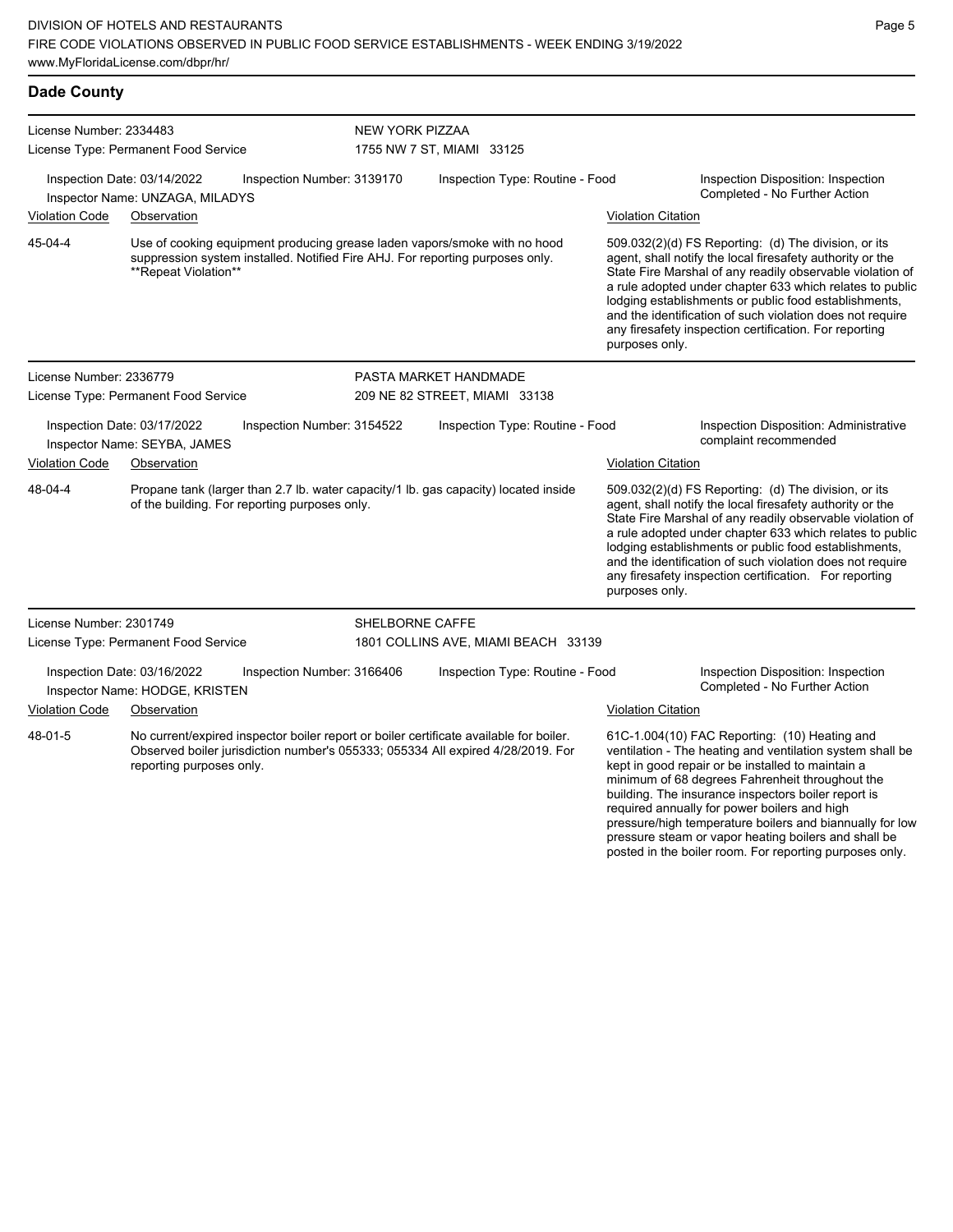| <b>Dade County</b>      |                                                                              |                                                                                                                         |                          |                                                                                                                                                                                         |                           |                                                                                                                                                                                                                                                                                                                                                                                                                                                                                                              |
|-------------------------|------------------------------------------------------------------------------|-------------------------------------------------------------------------------------------------------------------------|--------------------------|-----------------------------------------------------------------------------------------------------------------------------------------------------------------------------------------|---------------------------|--------------------------------------------------------------------------------------------------------------------------------------------------------------------------------------------------------------------------------------------------------------------------------------------------------------------------------------------------------------------------------------------------------------------------------------------------------------------------------------------------------------|
| License Number: 2332244 | License Type: Permanent Food Service                                         |                                                                                                                         |                          | THE RESTAURANT W SOUTH BEACH<br>2201 COLLINS AVE, MIAMI BEACH 33139                                                                                                                     |                           |                                                                                                                                                                                                                                                                                                                                                                                                                                                                                                              |
|                         | Inspection Date: 03/11/2022<br>Inspector Name: HODGE, KRISTEN                | Inspection Number: 3167968                                                                                              |                          | Inspection Type: Routine - Food                                                                                                                                                         |                           | Inspection Disposition: Warning<br>Issued                                                                                                                                                                                                                                                                                                                                                                                                                                                                    |
| <b>Violation Code</b>   | Observation                                                                  |                                                                                                                         |                          |                                                                                                                                                                                         | <b>Violation Citation</b> |                                                                                                                                                                                                                                                                                                                                                                                                                                                                                                              |
| 48-01-5                 |                                                                              | expires 11/20/21. For reporting purposes only.                                                                          |                          | No current/expired insurance inspector boiler report or boiler certificate available<br>for boiler. Observed boiler jurisdiction number's 059189, 059093,059161 all                     |                           | $61C-1.004(10)$ FAC Reporting: $(10)$ Heating and<br>ventilation - The heating and ventilation system shall be<br>kept in good repair or be installed to maintain a<br>minimum of 68 degrees Fahrenheit throughout the<br>building. The insurance inspectors boiler report is<br>required annually for power boilers and high<br>pressure/high temperature boilers and biannually for low<br>pressure steam or vapor heating boilers and shall be<br>posted in the boiler room. For reporting purposes only. |
|                         | Inspection Date: 03/15/2022<br>Inspector Name: HODGE, KRISTEN                | Inspection Number: 3167968                                                                                              |                          | Inspection Type: Routine - Food                                                                                                                                                         |                           | Inspection Disposition: Call Back -<br>Complied                                                                                                                                                                                                                                                                                                                                                                                                                                                              |
| <b>Violation Code</b>   | Observation                                                                  |                                                                                                                         |                          |                                                                                                                                                                                         | <b>Violation Citation</b> |                                                                                                                                                                                                                                                                                                                                                                                                                                                                                                              |
| 48-01-5                 |                                                                              | 059093,059161 all expires 11/20/21. For reporting purposes only.<br>follow-up inspection 2022-03-15: ** Time Extended** |                          | - From initial inspection : No current/expired insurance inspector boiler report or<br>boiler certificate available for boiler. Observed boiler jurisdiction number's 059189,<br>- From |                           | 61C-1.004(10) FAC Reporting: (10) Heating and<br>ventilation - The heating and ventilation system shall be<br>kept in good repair or be installed to maintain a<br>minimum of 68 degrees Fahrenheit throughout the<br>building. The insurance inspectors boiler report is<br>required annually for power boilers and high<br>pressure/high temperature boilers and biannually for low<br>pressure steam or vapor heating boilers and shall be<br>posted in the boiler room. For reporting purposes only.     |
| License Number: 2332984 |                                                                              |                                                                                                                         | <b>OASIS BEER GARDEN</b> |                                                                                                                                                                                         |                           |                                                                                                                                                                                                                                                                                                                                                                                                                                                                                                              |
|                         | License Type: Permanent Food Service                                         |                                                                                                                         |                          | 1801 COLLINS AVENUE, MIAMI BEACH 33139                                                                                                                                                  |                           |                                                                                                                                                                                                                                                                                                                                                                                                                                                                                                              |
| <b>Violation Code</b>   | Inspection Date: 03/16/2022<br>Inspector Name: HODGE, KRISTEN<br>Observation | Inspection Number: 3166616                                                                                              |                          | Inspection Type: Routine - Food                                                                                                                                                         | <b>Violation Citation</b> | Inspection Disposition: Inspection<br>Completed - No Further Action                                                                                                                                                                                                                                                                                                                                                                                                                                          |
| 48-01-5                 |                                                                              | 055333; 055334 All expired 4/28/2019.                                                                                   |                          | No current/expired insurance inspector boiler report or boiler certificate available<br>for boiler. For reporting purposes only. Observed boiler jurisdiction number's                  |                           | 61C-1.004(10) FAC Reporting: (10) Heating and<br>ventilation - The heating and ventilation system shall be<br>kept in good repair or be installed to maintain a<br>minimum of 68 degrees Fahrenheit throughout the<br>building. The insurance inspectors boiler report is<br>required annually for power boilers and high<br>pressure/high temperature boilers and biannually for low<br>pressure steam or vapor heating boilers and shall be<br>posted in the boiler room. For reporting purposes only.     |
| License Number: 2333189 |                                                                              |                                                                                                                         |                          | DAVID'S CAFE CUBAN CUISINE                                                                                                                                                              |                           |                                                                                                                                                                                                                                                                                                                                                                                                                                                                                                              |
|                         | License Type: Permanent Food Service                                         |                                                                                                                         |                          | 1801 COLLINS AVE, MIAMI BEACH 33139                                                                                                                                                     |                           |                                                                                                                                                                                                                                                                                                                                                                                                                                                                                                              |
|                         | Inspection Date: 03/16/2022<br>Inspector Name: HODGE, KRISTEN                | Inspection Number: 3166363                                                                                              |                          | Inspection Type: Routine - Food                                                                                                                                                         |                           | Inspection Disposition: Inspection<br>Completed - No Further Action                                                                                                                                                                                                                                                                                                                                                                                                                                          |
| <b>Violation Code</b>   | Observation                                                                  |                                                                                                                         |                          |                                                                                                                                                                                         | <b>Violation Citation</b> |                                                                                                                                                                                                                                                                                                                                                                                                                                                                                                              |
| 48-01-5                 |                                                                              |                                                                                                                         |                          | No current/expired insurance inspector boiler report or boiler certificate available                                                                                                    |                           | 61C-1.004(10) FAC Reporting: (10) Heating and                                                                                                                                                                                                                                                                                                                                                                                                                                                                |

for boiler. Observed boiler jurisdiction number's 055333; 055334 All expired 4/28/2019. For reporting purposes only.

ventilation - The heating and ventilation system shall be kept in good repair or be installed to maintain a minimum of 68 degrees Fahrenheit throughout the building. The insurance inspectors boiler report is required annually for power boilers and high pressure/high temperature boilers and biannually for low pressure steam or vapor heating boilers and shall be posted in the boiler room. For reporting purposes only.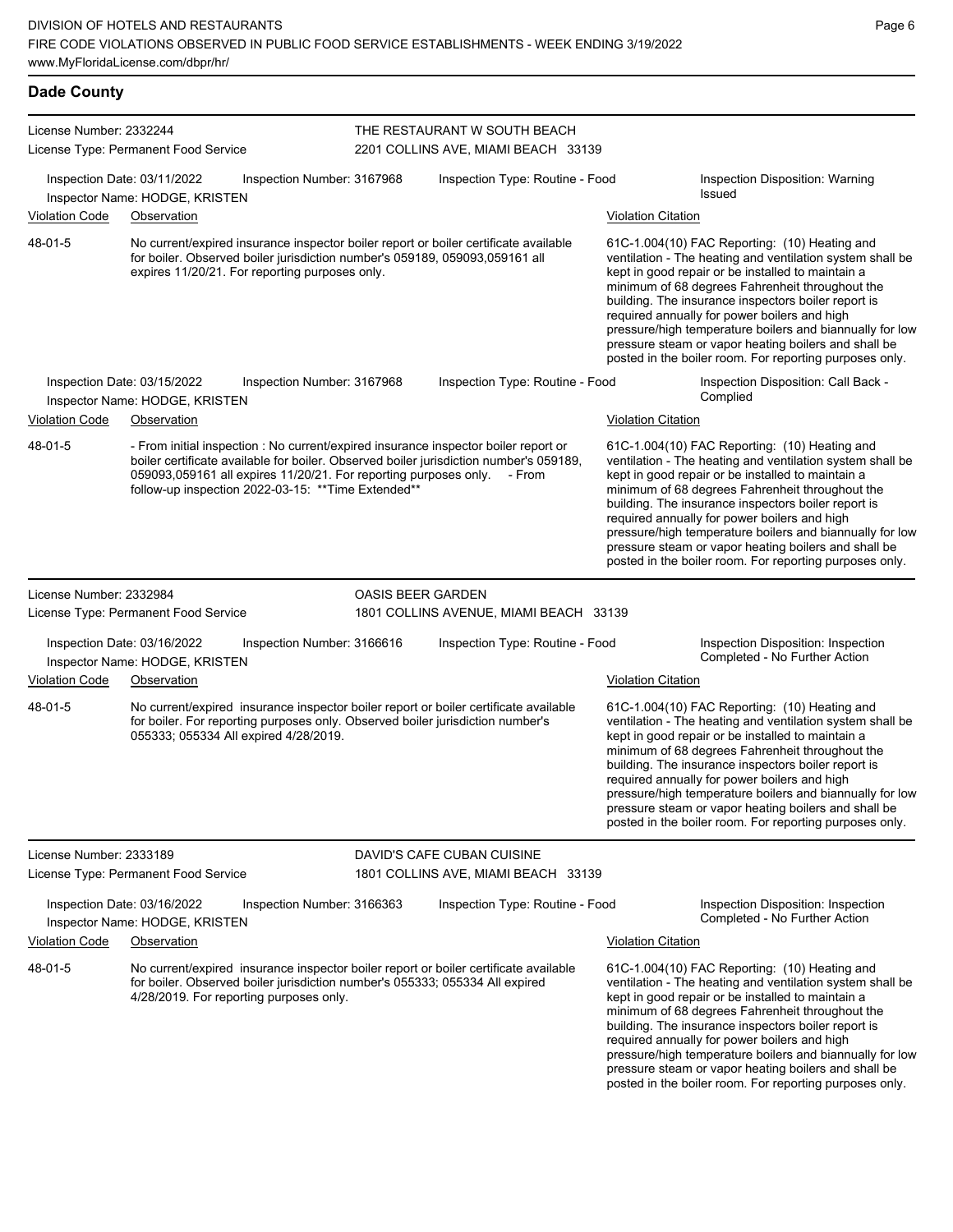| <b>Dade County</b>      |                                                                                                                                                                                                                                                                                                                                                                 |                        |                                 |                            |                                                                                                                                                                                                                                                                                                                                                                                                                            |
|-------------------------|-----------------------------------------------------------------------------------------------------------------------------------------------------------------------------------------------------------------------------------------------------------------------------------------------------------------------------------------------------------------|------------------------|---------------------------------|----------------------------|----------------------------------------------------------------------------------------------------------------------------------------------------------------------------------------------------------------------------------------------------------------------------------------------------------------------------------------------------------------------------------------------------------------------------|
| License Number: 2332002 | License Type: Permanent Food Service                                                                                                                                                                                                                                                                                                                            | <b>CAFE CHUNG KING</b> | 1250 NW 54 STREET, MIAMI 33142  |                            |                                                                                                                                                                                                                                                                                                                                                                                                                            |
| <b>Violation Code</b>   | Inspection Date: 03/16/2022<br>Inspection Number: 3161436<br>Inspector Name: ALVAREZ, MARGARET<br>Observation                                                                                                                                                                                                                                                   |                        | Inspection Type: Routine - Food | Violation Citation         | Inspection Disposition: Inspection<br>Completed - No Further Action                                                                                                                                                                                                                                                                                                                                                        |
| 47-03-4                 | Observed electrical wiring in disrepair. For reporting purposes only. Observed<br>exposed wiring throughout kitchen ** Repeat Violation**                                                                                                                                                                                                                       |                        |                                 | purposes only.             | 509.032(2)(d) FS Reporting: (d) The division, or its<br>agent, shall notify the local firesafety authority or the<br>State Fire Marshal of any readily observable violation of<br>a rule adopted under chapter 633 which relates to public<br>lodging establishments or public food establishments,<br>and the identification of such violation does not require<br>any firesafety inspection certification. For reporting |
| License Number: 2330206 | License Type: Permanent Food Service                                                                                                                                                                                                                                                                                                                            | <b>MICHY'S KITCHEN</b> | 4635 SW 75 AVE, MIAMI 33155     |                            |                                                                                                                                                                                                                                                                                                                                                                                                                            |
|                         | Inspection Date: 03/14/2022<br>Inspection Number: 3093340<br>Inspector Name: ELDER, AUDREY                                                                                                                                                                                                                                                                      |                        | Inspection Type: Routine - Food |                            | Inspection Disposition: Call Back -<br>Extension given, pending                                                                                                                                                                                                                                                                                                                                                            |
| <b>Violation Code</b>   | Observation                                                                                                                                                                                                                                                                                                                                                     |                        |                                 | <b>Violation Citation</b>  |                                                                                                                                                                                                                                                                                                                                                                                                                            |
| 45-02-4                 | - From initial inspection : Portable fire extinguisher gauge in red zone. For<br>reporting purposes only.<br>Located near reach in cooler at preparation area. - From follow-up inspection<br>2022-03-14: Portable fire extinguisher gauge in red zone. For reporting purposes<br>only.<br>Located near reach in cooler at preparation area. ** Time Extended** |                        |                                 | purposes only.             | 509.032(2)(d) FS Reporting: (d) The division, or its<br>agent, shall notify the local firesafety authority or the<br>State Fire Marshal of any readily observable violation of<br>a rule adopted under chapter 633 which relates to public<br>lodging establishments or public food establishments,<br>and the identification of such violation does not require<br>any firesafety inspection certification. For reporting |
| License Number: 2359885 |                                                                                                                                                                                                                                                                                                                                                                 | LE ROUTE               |                                 |                            |                                                                                                                                                                                                                                                                                                                                                                                                                            |
|                         | License Type: Mobile Food Dispensing Vehicle                                                                                                                                                                                                                                                                                                                    |                        | 21601 SW 155 AVE, MIAMI 33170   |                            |                                                                                                                                                                                                                                                                                                                                                                                                                            |
|                         | Inspection Date: 03/17/2022<br>Inspection Number: 1247666<br>Inspector Name: LEIDECKER, EDILMA                                                                                                                                                                                                                                                                  |                        | Inspection Type: Routine - Food |                            | Inspection Disposition: Inspection<br>Completed - No Further Action                                                                                                                                                                                                                                                                                                                                                        |
| <b>Violation Code</b>   | Observation                                                                                                                                                                                                                                                                                                                                                     |                        |                                 | <u> Violation Citation</u> |                                                                                                                                                                                                                                                                                                                                                                                                                            |
| 45-01-4                 | No portable fire extinguisher present. For reporting purposes only.                                                                                                                                                                                                                                                                                             |                        |                                 | purposes only.             | 509.032(2)(d) FS Reporting: (d) The division, or its<br>agent, shall notify the local firesafety authority or the<br>State Fire Marshal of any readily observable violation of<br>a rule adopted under chapter 633 which relates to public<br>lodging establishments or public food establishments,<br>and the identification of such violation does not require<br>any firesafety inspection certification. For reporting |
| License Number: 2332367 |                                                                                                                                                                                                                                                                                                                                                                 | SOKAI SUSHI BAR        |                                 |                            |                                                                                                                                                                                                                                                                                                                                                                                                                            |
|                         | License Type: Permanent Food Service                                                                                                                                                                                                                                                                                                                            |                        | 10726 NW 74 STREET, DORAL 33178 |                            |                                                                                                                                                                                                                                                                                                                                                                                                                            |
|                         | Inspection Date: 03/15/2022<br>Inspection Number: 3166893<br>Inspector Name: CURRAS, YANLEE                                                                                                                                                                                                                                                                     |                        | Inspection Type: Routine - Food |                            | Inspection Disposition: Inspection<br>Completed - No Further Action                                                                                                                                                                                                                                                                                                                                                        |
| <b>Violation Code</b>   | Observation                                                                                                                                                                                                                                                                                                                                                     |                        |                                 | <b>Violation Citation</b>  |                                                                                                                                                                                                                                                                                                                                                                                                                            |

Portable fire extinguisher gauge in red zone. For reporting purposes only. 609.032(2)(d) FS Reporting: (d) The division, or its 45-02-4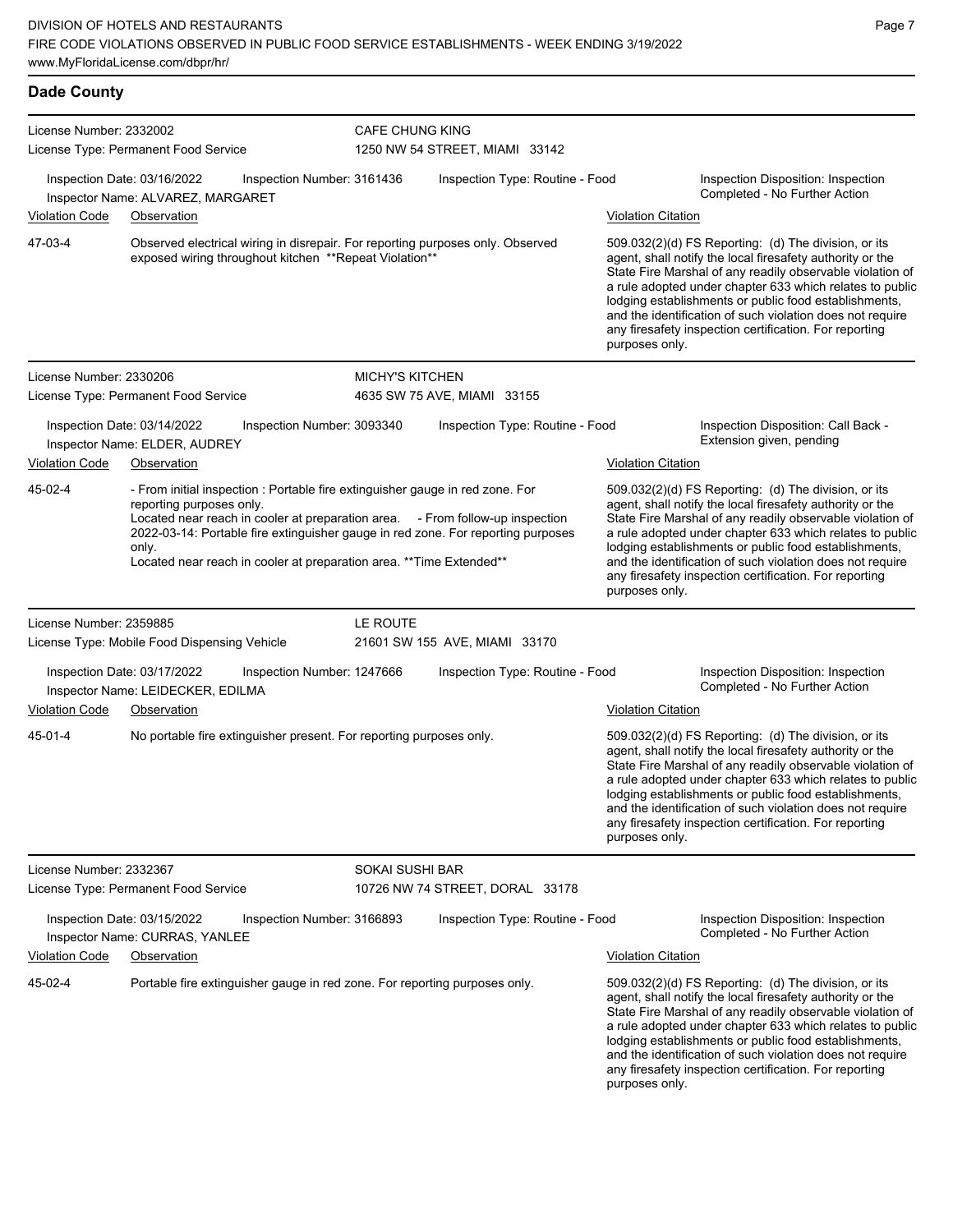| <b>Dade County</b>                                                                                                                                                                        |                                                                                                                                                                                                                                                                           |                            |                                           |                                                                                                                                                                                                                                                                                                                                                                                                                                              |                                                                                                                                                                                |                                                  |
|-------------------------------------------------------------------------------------------------------------------------------------------------------------------------------------------|---------------------------------------------------------------------------------------------------------------------------------------------------------------------------------------------------------------------------------------------------------------------------|----------------------------|-------------------------------------------|----------------------------------------------------------------------------------------------------------------------------------------------------------------------------------------------------------------------------------------------------------------------------------------------------------------------------------------------------------------------------------------------------------------------------------------------|--------------------------------------------------------------------------------------------------------------------------------------------------------------------------------|--------------------------------------------------|
| License Number: 2335824                                                                                                                                                                   | License Type: Permanent Food Service                                                                                                                                                                                                                                      |                            | <b>CARROT EXPRESS</b>                     | 19501 BISCAYNE BLVD K-1993, AVENTURA 33180                                                                                                                                                                                                                                                                                                                                                                                                   |                                                                                                                                                                                |                                                  |
| Inspection Date: 03/08/2022<br>Inspection Number: 3173063<br>Inspector Name: TAYLOR, JOHN                                                                                                 |                                                                                                                                                                                                                                                                           |                            | Inspection Type: Routine - Food<br>Issued |                                                                                                                                                                                                                                                                                                                                                                                                                                              | <b>Inspection Disposition: Warning</b>                                                                                                                                         |                                                  |
| <b>Violation Code</b>                                                                                                                                                                     | Observation                                                                                                                                                                                                                                                               |                            |                                           |                                                                                                                                                                                                                                                                                                                                                                                                                                              | <b>Violation Citation</b>                                                                                                                                                      |                                                  |
| 45-04-4                                                                                                                                                                                   | Use of cooking equipment producing grease laden vapors/smoke with no hood<br>suppression system installed. Notified Fire AHJ. For reporting purposes only.<br>Observed establishment with 2 tabletop stoves and 1 tabletop deep fryer with no<br>hood suppression system. |                            |                                           | 509.032(2)(d) FS Reporting: (d) The division, or its<br>agent, shall notify the local firesafety authority or the<br>State Fire Marshal of any readily observable violation of<br>a rule adopted under chapter 633 which relates to public<br>lodging establishments or public food establishments,<br>and the identification of such violation does not require<br>any firesafety inspection certification. For reporting<br>purposes only. |                                                                                                                                                                                |                                                  |
| License Number: 2324104                                                                                                                                                                   |                                                                                                                                                                                                                                                                           |                            |                                           | <b>MACITAS RESTAURANT</b>                                                                                                                                                                                                                                                                                                                                                                                                                    |                                                                                                                                                                                |                                                  |
|                                                                                                                                                                                           | License Type: Permanent Food Service                                                                                                                                                                                                                                      |                            | 14685 SW 104 ST, MIAMI 33186              |                                                                                                                                                                                                                                                                                                                                                                                                                                              |                                                                                                                                                                                |                                                  |
|                                                                                                                                                                                           | Inspection Date: 03/14/2022<br>Inspector Name: LODENQUAI, BARRINGTON                                                                                                                                                                                                      | Inspection Number: 3183771 |                                           | Inspection Type: Complaint Full                                                                                                                                                                                                                                                                                                                                                                                                              |                                                                                                                                                                                | <b>Inspection Disposition: Warning</b><br>Issued |
| <b>Violation Code</b>                                                                                                                                                                     | Observation                                                                                                                                                                                                                                                               |                            |                                           |                                                                                                                                                                                                                                                                                                                                                                                                                                              | <b>Violation Citation</b>                                                                                                                                                      |                                                  |
| 48-04-4<br>Propane tank (larger than 2.7 lb. water capacity/1 lb. gas capacity) located inside<br>of the building. For reporting purposes only.<br>Observed 2 cylinders by the back door. |                                                                                                                                                                                                                                                                           |                            |                                           |                                                                                                                                                                                                                                                                                                                                                                                                                                              | 509.032(2)(d) FS Reporting: (d) The division, or its<br>agent, shall notify the local firesafety authority or the<br>State Fire Marshal of any readily observable violation of |                                                  |

a rule adopted under chapter 633 which relates to public lodging establishments or public food establishments, and the identification of such violation does not require any firesafety inspection certification. For reporting purposes only.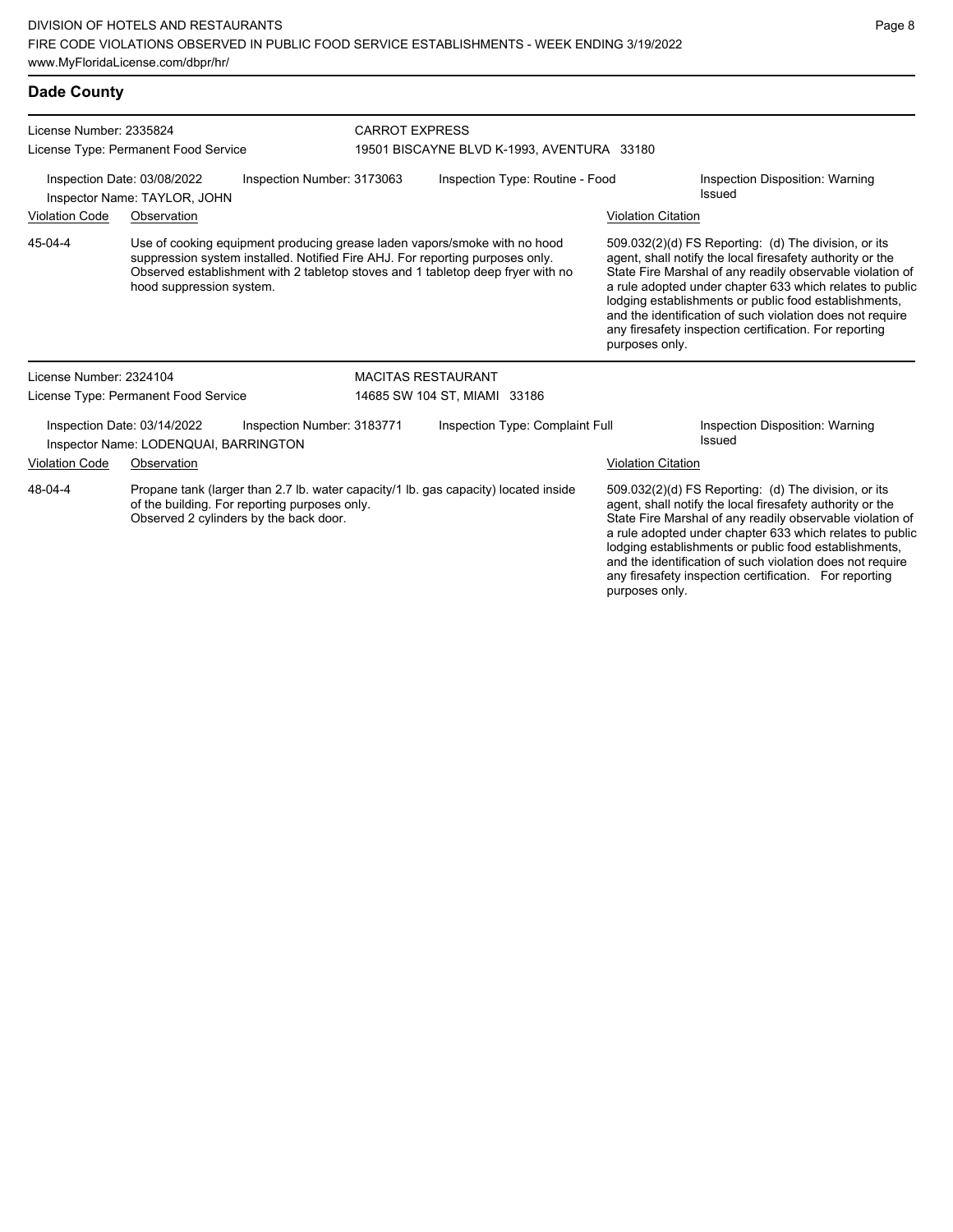#### **Duval County** License Number: 2612802 License Type: Permanent Food Service TERRA GAUCHA BRAZILIAN STEAKHOUSE 4483 SOUTHSIDE BLVD, JACKSONVILLE 32216 Inspection Date: 03/15/2022 Inspection Number: 3174768 Inspection Type: Routine - Food Inspection Disposition: Administrative complaint recommended Inspector Name: VILBRUN, JOSUE Violation Code Observation Violation Citation Marked exit/path to marked exit blocked. For reporting purposes only. Back door next to walk in cooler block with utility cart \*\*Repeat Violation\*\* 509.032(2)(d) FS Reporting: (d) The division, or its agent, shall notify the local firesafety authority or the State Fire Marshal of any readily observable violation of a rule adopted under chapter 633 which relates to public lodging establishments or public food establishments, and the identification of such violation does not require any firesafety inspection certification. For reporting purposes only. 46-01-4 License Number: 2615312 License Type: Permanent Food Service TRIO HOOKAH LOUNGE 8725 OLD KINGS RD S, JACKSONVILLE 32217 Inspection Date: 03/16/2022 Inspection Number: 3176014 Inspection Type: Routine - Food Inspection Disposition: Inspection Inspector Name: GOSAI, MATT Violation Code Observation **Violation Citation** Violation Citation Citation Propane tank (larger than 2.7 lb. water capacity/1 lb. gas capacity) located inside of the building. For reporting purposes only. 2 large LP tanks in dry goods room. 509.032(2)(d) FS Reporting: (d) The division, or its agent, shall notify the local firesafety authority or the State Fire Marshal of any readily observable violation of a rule adopted under chapter 633 which relates to public lodging establishments or public food establishments, and the identification of such violation does not require any firesafety inspection certification. For reporting purposes only. 48-04-4 License Number: 2614747 License Type: Permanent Food Service DANO'S DINER 1487 MAYPORT RD UNITS 7-9, ATLANTIC BEACH 32233 Inspection Date: 03/16/2022 Inspection Number: 3134645 Inspection Type: Routine - Food Inspection Disposition: Call Back -<br>Inspector Name: GONZALEZ MAYRA Inspector Name: GONZALEZ, MAYRA Violation Code Observation Violation Citation - From initial inspection : Marked exit/path to marked exit blocked. For reporting purposes only. Pathway to marked exit blocked by miscellaneous, located by bathroom. From follow-up inspection 2022-01-12: Pathway still blocked. \*\*Time Extended\*\* - From follow-up inspection 2022-01-24: Exit door pathway still blocked. \*\*Time Extended\*\* - From follow-up inspection 2022-03-16: Pathway still blocked. \*Time Extended\* 509.032(2)(d) FS Reporting: (d) The division, or its agent, shall notify the local firesafety authority or the State Fire Marshal of any readily observable violation of a rule adopted under chapter 633 which relates to public lodging establishments or public food establishments, and the identification of such violation does not require any firesafety inspection certification. For reporting purposes only. 46-01-4 License Number: 2615645 License Type: Permanent Food Service MODU RAMEN 8602 BAYMEADOWS RD UNIT 24, JACKSONVILLE 32256 Inspection Date: 03/16/2022 Inspection Number: 3168367 Inspection Type: Routine - Food Inspection Disposition: Administrative complaint recommended Inspector Name: JEFFERS, MARY-BETH Violation Code Observation Violation Citation Propane tank (larger than 2.7 lb. water capacity/1 lb. gas capacity) located inside of the building. For reporting purposes only. Multiple Propane tanks larger than 2.7 lb stored inside building in dry food storage room \*\*Repeat Violation\*\* 509.032(2)(d) FS Reporting: (d) The division, or its agent, shall notify the local firesafety authority or the State Fire Marshal of any readily observable violation of a rule adopted under chapter 633 which relates to public lodging establishments or public food establishments, and the identification of such violation does not require 48-04-4

any firesafety inspection certification. For reporting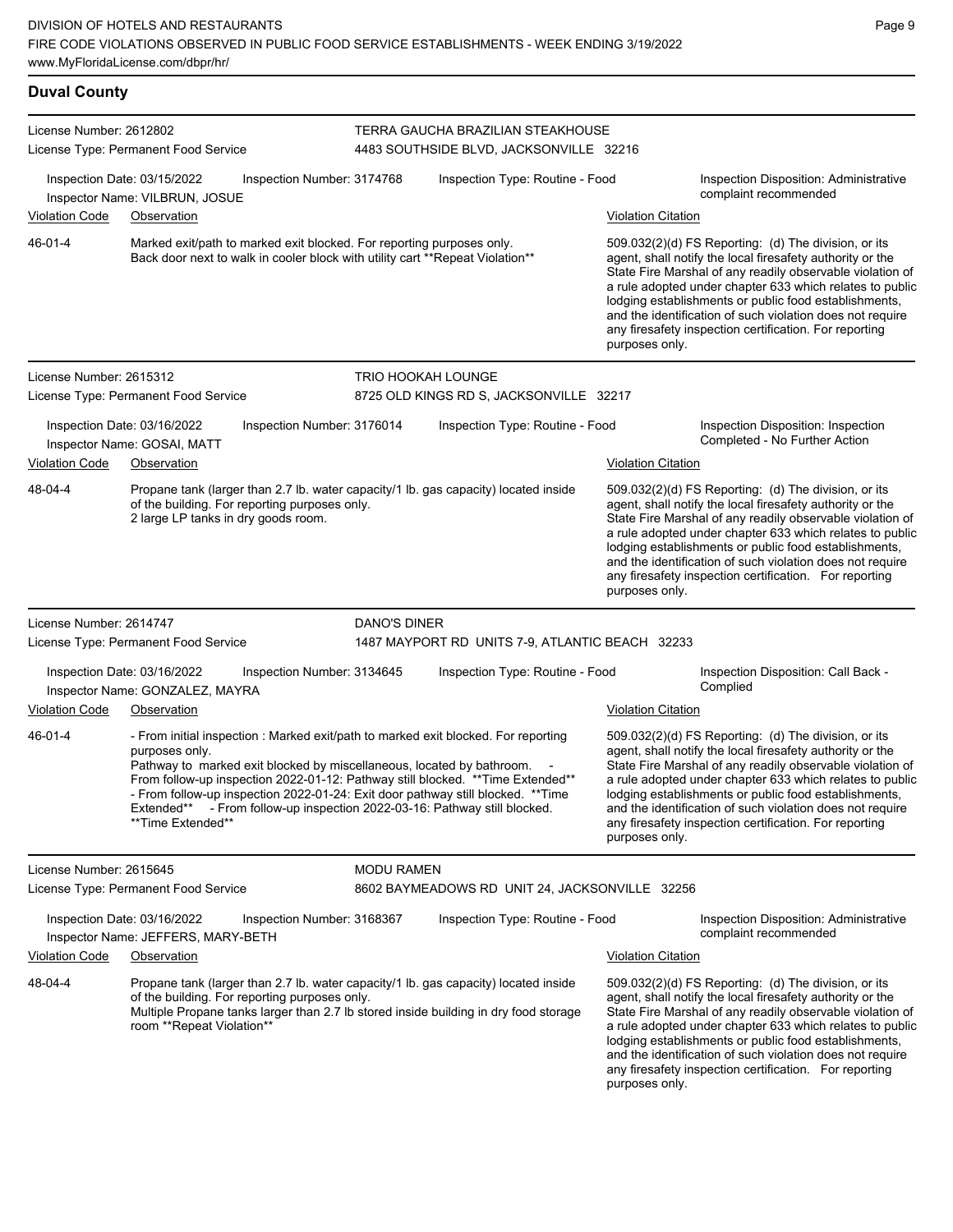## **Hillsborough County**

| License Number: 3918796                                                                      | License Type: Permanent Food Service                             |                                                                                                                                          | <b>JUNMAI STATION</b><br>325 N FLORIDA AVE STE C, TAMPA 33602 |                                                                                    |                           |                                                                                                                                                                                                                                                                                                                                                                                                                                              |  |  |
|----------------------------------------------------------------------------------------------|------------------------------------------------------------------|------------------------------------------------------------------------------------------------------------------------------------------|---------------------------------------------------------------|------------------------------------------------------------------------------------|---------------------------|----------------------------------------------------------------------------------------------------------------------------------------------------------------------------------------------------------------------------------------------------------------------------------------------------------------------------------------------------------------------------------------------------------------------------------------------|--|--|
| Inspection Number: 3142583<br>Inspection Date: 03/16/2022<br>Inspector Name: EHLERS, MICHAEL |                                                                  |                                                                                                                                          | Inspection Type: Routine - Food                               |                                                                                    |                           | Inspection Disposition: Warning<br>Issued                                                                                                                                                                                                                                                                                                                                                                                                    |  |  |
| <b>Violation Code</b>                                                                        | Observation                                                      |                                                                                                                                          |                                                               |                                                                                    | <b>Violation Citation</b> |                                                                                                                                                                                                                                                                                                                                                                                                                                              |  |  |
| 49-05-4                                                                                      | Increase in seating from 0 to 9.<br>For reporting purposes only. |                                                                                                                                          |                                                               |                                                                                    |                           | 509.032(2)(d) FS Reporting: (d) The division, or its<br>agent, shall notify the local firesafety authority or the<br>State Fire Marshal of any readily observable violation of<br>a rule adopted under chapter 633 which relates to public<br>lodging establishments or public food establishments,<br>and the identification of such violation does not require<br>any firesafety inspection certification. For reporting<br>purposes only. |  |  |
| License Number: 3918377                                                                      |                                                                  |                                                                                                                                          | POKEWORKS 004                                                 |                                                                                    |                           |                                                                                                                                                                                                                                                                                                                                                                                                                                              |  |  |
|                                                                                              | License Type: Permanent Food Service                             |                                                                                                                                          |                                                               | 2223 N WEST SHORE BLVD STE 230-B, TAMPA 33607                                      |                           |                                                                                                                                                                                                                                                                                                                                                                                                                                              |  |  |
|                                                                                              | Inspection Date: 03/14/2022<br>Inspector Name: CANNELLA, MARK    | Inspection Number: 3139386                                                                                                               |                                                               | Inspection Type: Routine - Food                                                    |                           | Inspection Disposition: Warning<br>Issued                                                                                                                                                                                                                                                                                                                                                                                                    |  |  |
| <b>Violation Code</b>                                                                        | Observation                                                      |                                                                                                                                          |                                                               |                                                                                    | <b>Violation Citation</b> |                                                                                                                                                                                                                                                                                                                                                                                                                                              |  |  |
| 49-05-4                                                                                      |                                                                  | propane tank stored next to hot water heater.                                                                                            |                                                               | Flammables stored near a source of ignition. For reporting purposes only. 5 gallon | purposes only.            | 509.032(2)(d) FS Reporting: (d) The division, or its<br>agent, shall notify the local firesafety authority or the<br>State Fire Marshal of any readily observable violation of<br>a rule adopted under chapter 633 which relates to public<br>lodging establishments or public food establishments,<br>and the identification of such violation does not require<br>any firesafety inspection certification. For reporting                   |  |  |
| 49-05-4                                                                                      |                                                                  | - From initial inspection : Flammables stored near a source of ignition. For<br>From follow-up inspection 2022-03-15: ** Time Extended** |                                                               | reporting purposes only. 5 gallon propane tank stored next to hot water heater.    | purposes only.            | 509.032(2)(d) FS Reporting: (d) The division, or its<br>agent, shall notify the local firesafety authority or the<br>State Fire Marshal of any readily observable violation of<br>a rule adopted under chapter 633 which relates to public<br>lodging establishments or public food establishments,<br>and the identification of such violation does not require<br>any firesafety inspection certification. For reporting                   |  |  |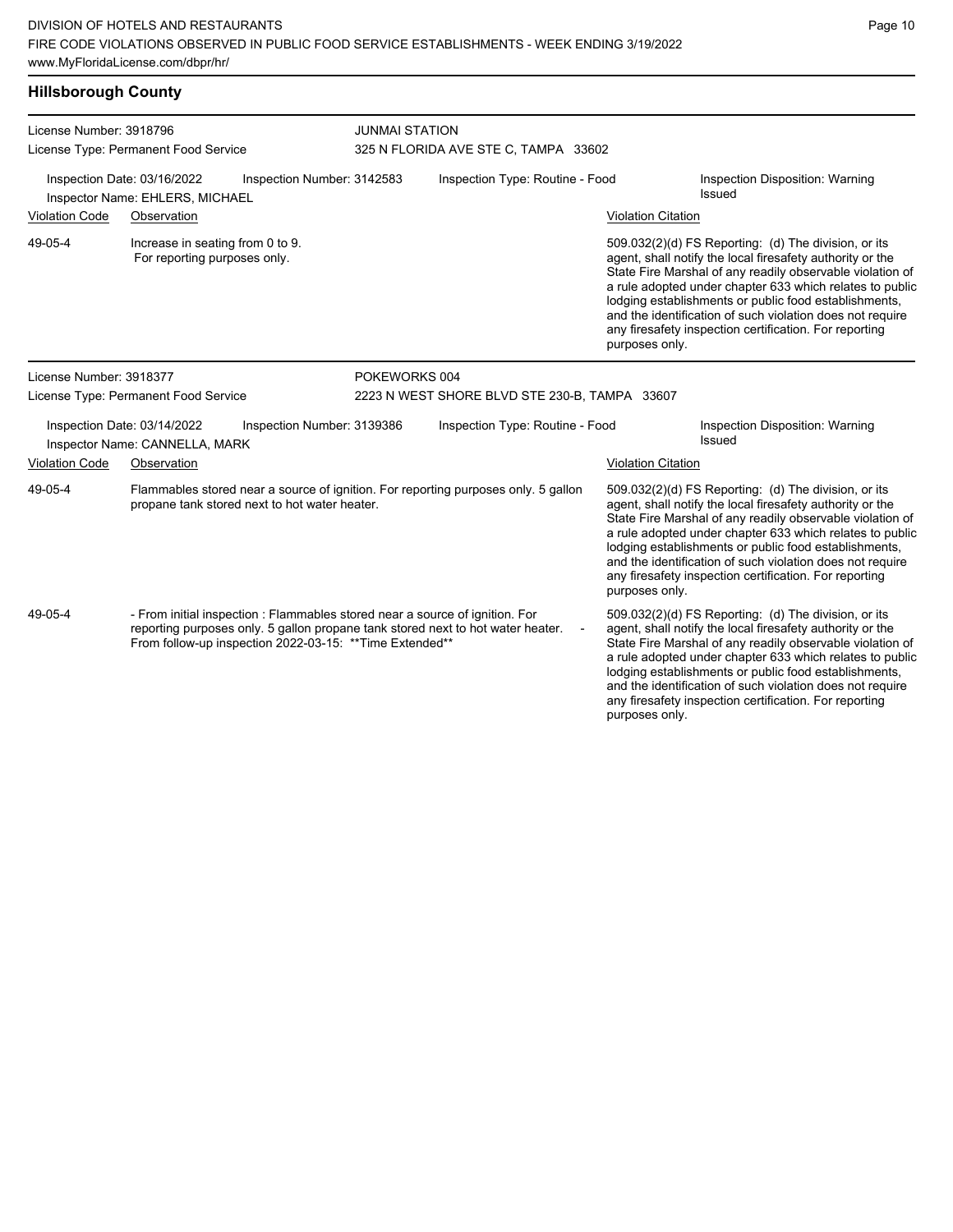| <b>Lee County</b>                                                                          |                                                              |                                                                                                                                        |                                        |                                                                   |                           |                                                                                                                                                                                                                                                                                                                                                                                                                            |  |  |  |
|--------------------------------------------------------------------------------------------|--------------------------------------------------------------|----------------------------------------------------------------------------------------------------------------------------------------|----------------------------------------|-------------------------------------------------------------------|---------------------------|----------------------------------------------------------------------------------------------------------------------------------------------------------------------------------------------------------------------------------------------------------------------------------------------------------------------------------------------------------------------------------------------------------------------------|--|--|--|
| License Number: 4604207                                                                    | License Type: Permanent Food Service                         |                                                                                                                                        |                                        | <b>TACO BELL #24552</b><br>4860 PALM BEACH BLVD, FORT MYERS 33905 |                           |                                                                                                                                                                                                                                                                                                                                                                                                                            |  |  |  |
| Inspection Number: 3162388<br>Inspection Date: 03/15/2022<br>Inspector Name: FREED, JOSEPH |                                                              |                                                                                                                                        | Inspection Type: Routine - Food        |                                                                   |                           | Inspection Disposition: Inspection<br>Completed - No Further Action                                                                                                                                                                                                                                                                                                                                                        |  |  |  |
| <b>Violation Code</b>                                                                      | Observation                                                  |                                                                                                                                        |                                        |                                                                   | <b>Violation Citation</b> |                                                                                                                                                                                                                                                                                                                                                                                                                            |  |  |  |
| 45-02-4                                                                                    |                                                              | Portable fire extinguisher gauge in red zone. For reporting purposes only.<br>Observed fire extinguisher by back exit door in the red. |                                        |                                                                   | purposes only.            | 509.032(2)(d) FS Reporting: (d) The division, or its<br>agent, shall notify the local firesafety authority or the<br>State Fire Marshal of any readily observable violation of<br>a rule adopted under chapter 633 which relates to public<br>lodging establishments or public food establishments,<br>and the identification of such violation does not require<br>any firesafety inspection certification. For reporting |  |  |  |
| License Number: 4651141                                                                    |                                                              |                                                                                                                                        |                                        | PUPUSERIA LA GUANAQUITA DE LOS HERMANOS FLORES                    |                           |                                                                                                                                                                                                                                                                                                                                                                                                                            |  |  |  |
|                                                                                            | License Type: Mobile Food Dispensing Vehicle                 |                                                                                                                                        | 4812 PALM BEACH BLVD, FORT MYERS 33905 |                                                                   |                           |                                                                                                                                                                                                                                                                                                                                                                                                                            |  |  |  |
|                                                                                            | Inspection Date: 03/15/2022<br>Inspector Name: FREED, JOSEPH | Inspection Number: 1243943                                                                                                             |                                        | Inspection Type: Routine - Food                                   |                           | Inspection Disposition: Inspection<br>Completed - No Further Action                                                                                                                                                                                                                                                                                                                                                        |  |  |  |
| <b>Violation Code</b>                                                                      | Observation                                                  |                                                                                                                                        |                                        |                                                                   | <b>Violation Citation</b> |                                                                                                                                                                                                                                                                                                                                                                                                                            |  |  |  |
| 45-02-4                                                                                    |                                                              | Portable fire extinguisher gauge in red zone. For reporting purposes only.<br>Observed extinguisher by exit door in the red.           |                                        |                                                                   |                           | 509.032(2)(d) FS Reporting: (d) The division, or its<br>agent, shall notify the local firesafety authority or the                                                                                                                                                                                                                                                                                                          |  |  |  |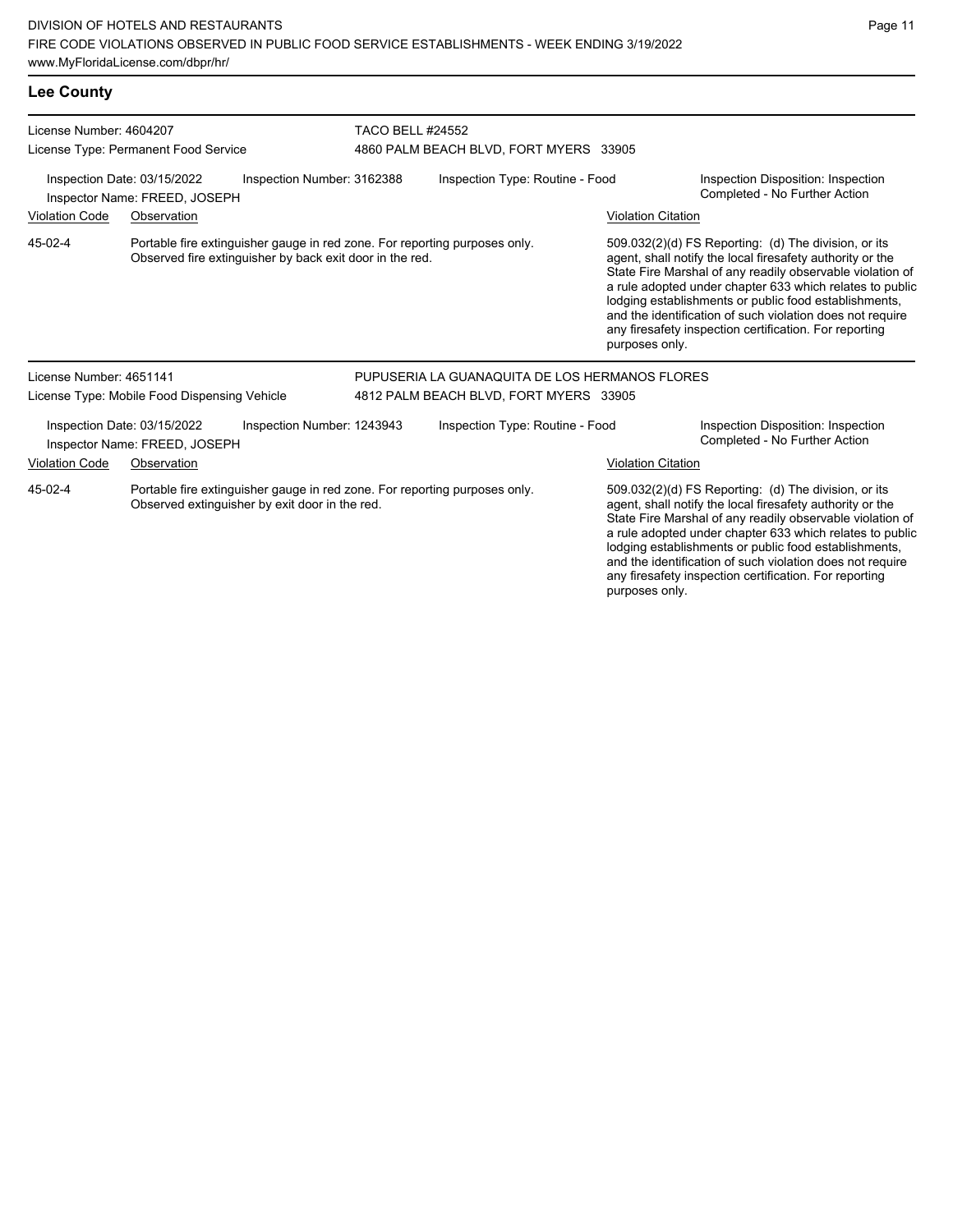| License Number: 5200998                                                                      |                                                                | WENDYS 1918                                                                |                                         |                                         |                                                                 |                                                                                                                                                                                                                                                                                                                                                                                                                            |  |
|----------------------------------------------------------------------------------------------|----------------------------------------------------------------|----------------------------------------------------------------------------|-----------------------------------------|-----------------------------------------|-----------------------------------------------------------------|----------------------------------------------------------------------------------------------------------------------------------------------------------------------------------------------------------------------------------------------------------------------------------------------------------------------------------------------------------------------------------------------------------------------------|--|
|                                                                                              | License Type: Permanent Food Service                           |                                                                            | 3617 W SILVER SPRINGS BLVD, OCALA 34475 |                                         |                                                                 |                                                                                                                                                                                                                                                                                                                                                                                                                            |  |
| Inspection Date: 03/16/2022<br>Inspection Number: 3164703<br>Inspector Name: DRIGGERS, MANDY |                                                                |                                                                            | Inspection Type: Routine - Food         |                                         | Inspection Disposition: Administrative<br>complaint recommended |                                                                                                                                                                                                                                                                                                                                                                                                                            |  |
| <b>Violation Code</b><br>Observation                                                         |                                                                |                                                                            |                                         |                                         | <b>Violation Citation</b>                                       |                                                                                                                                                                                                                                                                                                                                                                                                                            |  |
| 45-02-4                                                                                      | Extinguisher near back door.                                   | Portable fire extinguisher gauge in red zone. For reporting purposes only. |                                         |                                         | purposes only.                                                  | 509.032(2)(d) FS Reporting: (d) The division, or its<br>agent, shall notify the local firesafety authority or the<br>State Fire Marshal of any readily observable violation of<br>a rule adopted under chapter 633 which relates to public<br>lodging establishments or public food establishments,<br>and the identification of such violation does not require<br>any firesafety inspection certification. For reporting |  |
| License Number: 5202331                                                                      |                                                                |                                                                            | <b>TACO BELL-26466</b>                  |                                         |                                                                 |                                                                                                                                                                                                                                                                                                                                                                                                                            |  |
|                                                                                              | License Type: Permanent Food Service                           |                                                                            |                                         | 3501 W SILVER SPRINGS BLVD, OCALA 34475 |                                                                 |                                                                                                                                                                                                                                                                                                                                                                                                                            |  |
|                                                                                              | Inspection Date: 03/16/2022<br>Inspector Name: DRIGGERS, MANDY | Inspection Number: 3146240                                                 |                                         | Inspection Type: Routine - Food         |                                                                 | Inspection Disposition: Administrative<br>complaint recommended                                                                                                                                                                                                                                                                                                                                                            |  |
| <b>Violation Code</b>                                                                        | Observation                                                    |                                                                            |                                         |                                         | <b>Violation Citation</b>                                       |                                                                                                                                                                                                                                                                                                                                                                                                                            |  |
| 45-02-4                                                                                      | Extinguisher near back door                                    | Portable fire extinguisher gauge in red zone. For reporting purposes only. |                                         |                                         |                                                                 | 509.032(2)(d) FS Reporting: (d) The division, or its<br>agent, shall notify the local firesafety authority or the<br>State Fire Marshal of any readily observable violation of<br>a rule adopted under chapter 633 which relates to public<br>lodging establishments or public food establishments,                                                                                                                        |  |

Page 12

and the identification of such violation does not require any firesafety inspection certification. For reporting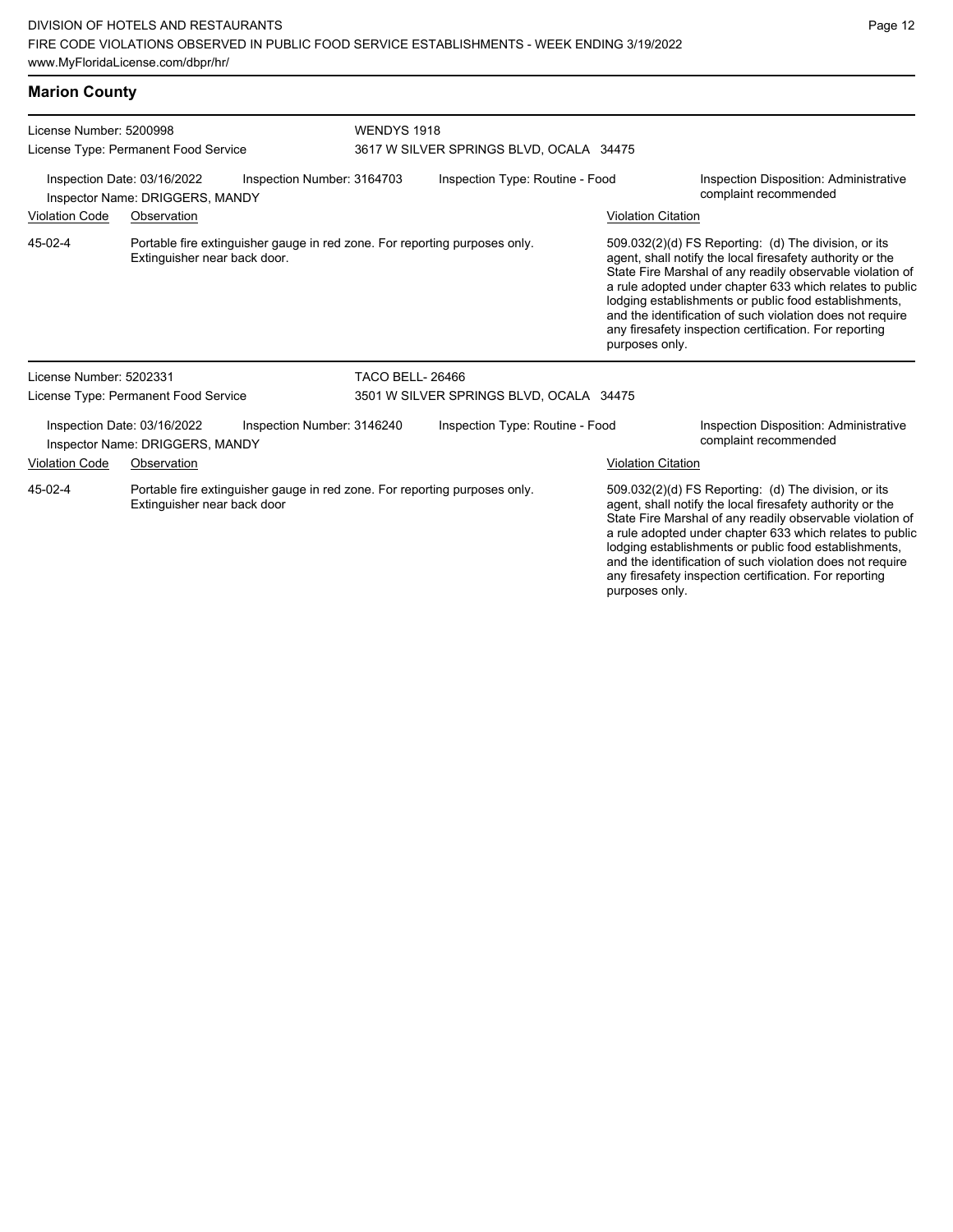| <b>Monroe County</b>                                                                           |                                                                                                                                                                          |                                 |                                                                        |                           |                                                                                                                                                                                                                                                                                                                                                                                                                            |
|------------------------------------------------------------------------------------------------|--------------------------------------------------------------------------------------------------------------------------------------------------------------------------|---------------------------------|------------------------------------------------------------------------|---------------------------|----------------------------------------------------------------------------------------------------------------------------------------------------------------------------------------------------------------------------------------------------------------------------------------------------------------------------------------------------------------------------------------------------------------------------|
| License Number: 5427994                                                                        | License Type: Permanent Food Service                                                                                                                                     |                                 | FLEMENTS LOUNGE AND RESTAURANT<br>82100 OVERSEAS HWY, ISLAMORADA 33036 |                           |                                                                                                                                                                                                                                                                                                                                                                                                                            |
| Inspection Date: 03/17/2022<br>Inspection Number: 3160573<br>Inspector Name: WHITEHURST, SCOTT |                                                                                                                                                                          | Inspection Type: Routine - Food |                                                                        |                           | Inspection Disposition: Inspection<br>Completed - No Further Action                                                                                                                                                                                                                                                                                                                                                        |
| <b>Violation Code</b>                                                                          | Observation                                                                                                                                                              |                                 |                                                                        | <b>Violation Citation</b> |                                                                                                                                                                                                                                                                                                                                                                                                                            |
| $45-02-4$                                                                                      | Portable fire extinguisher gauge in red zone. For reporting purposes only.<br>Extinguisher next to wait station doors , showing in red zone                              |                                 |                                                                        | purposes only.            | 509.032(2)(d) FS Reporting: (d) The division, or its<br>agent, shall notify the local firesafety authority or the<br>State Fire Marshal of any readily observable violation of<br>a rule adopted under chapter 633 which relates to public<br>lodging establishments or public food establishments,<br>and the identification of such violation does not require<br>any firesafety inspection certification. For reporting |
| 46-01-4                                                                                        | Marked exit/path to marked exit blocked. For reporting purposes only. Glass Exit<br>Door near kitchen blocked by garbage can and food tray stand holding coffee<br>items |                                 |                                                                        | purposes only.            | 509.032(2)(d) FS Reporting: (d) The division, or its<br>agent, shall notify the local firesafety authority or the<br>State Fire Marshal of any readily observable violation of<br>a rule adopted under chapter 633 which relates to public<br>lodging establishments or public food establishments,<br>and the identification of such violation does not require<br>any firesafety inspection certification. For reporting |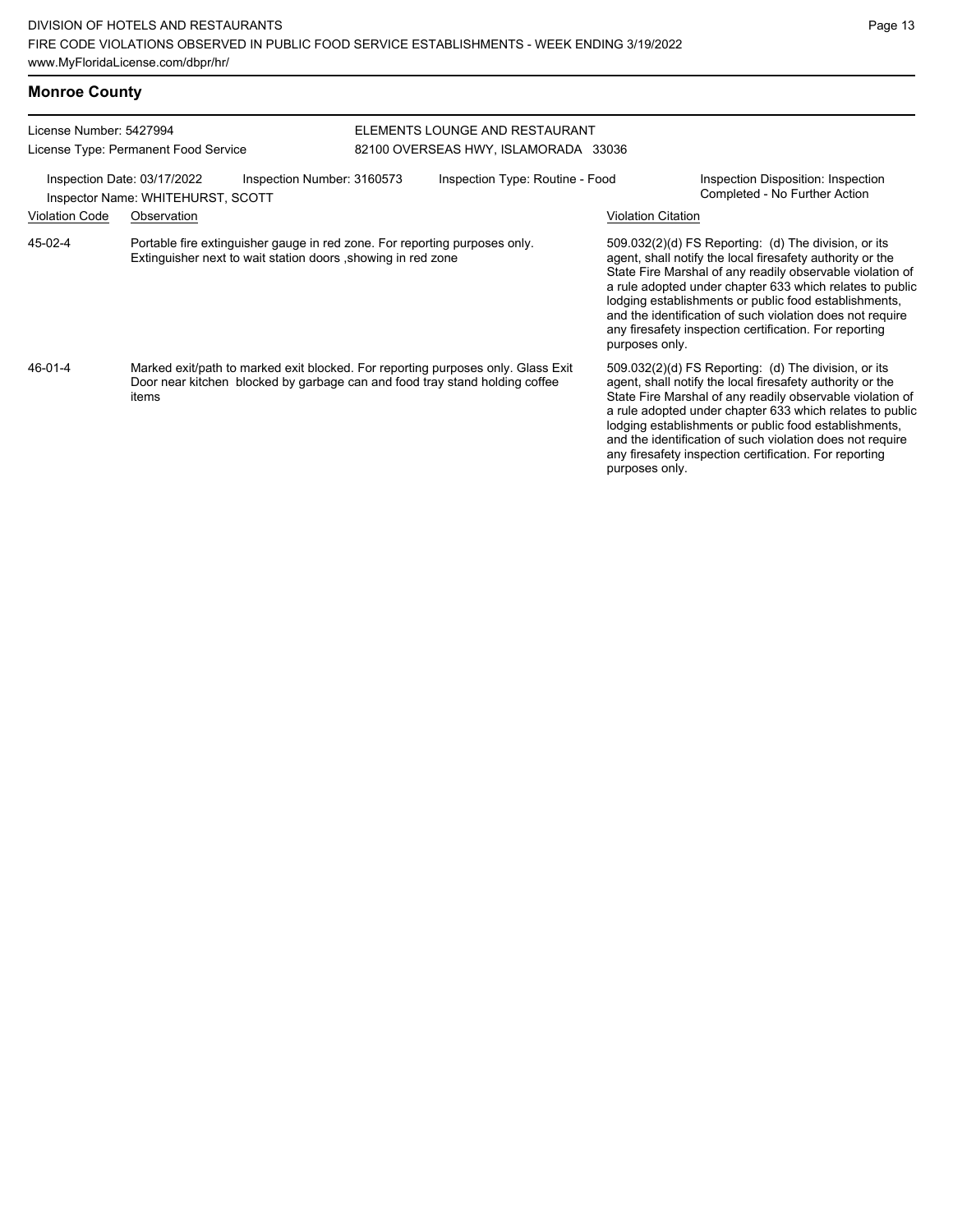### **Nassau County**

License Number: 5500817 License Type: Permanent Food Service

### THE OCEAN CLUB 5 OCEAN CLUB DR, AMELIA ISLAND 32034

Inspection Date: 03/16/2022 Inspection Number: 3160671 Inspection Type: Routine - Food Inspection Disposition: Inspection<br>Inspector Name: ROZIER TORRANCE

# Inspector Name: ROZIER, TORRANCE

Violation Code Observation Violation Citation

Use of cooking equipment producing grease laden vapors/smoke with no hood suppression system installed. Notified Fire AHJ. For reporting purposes only. Portable fry station or under hood, management states will place under hood 45-04-4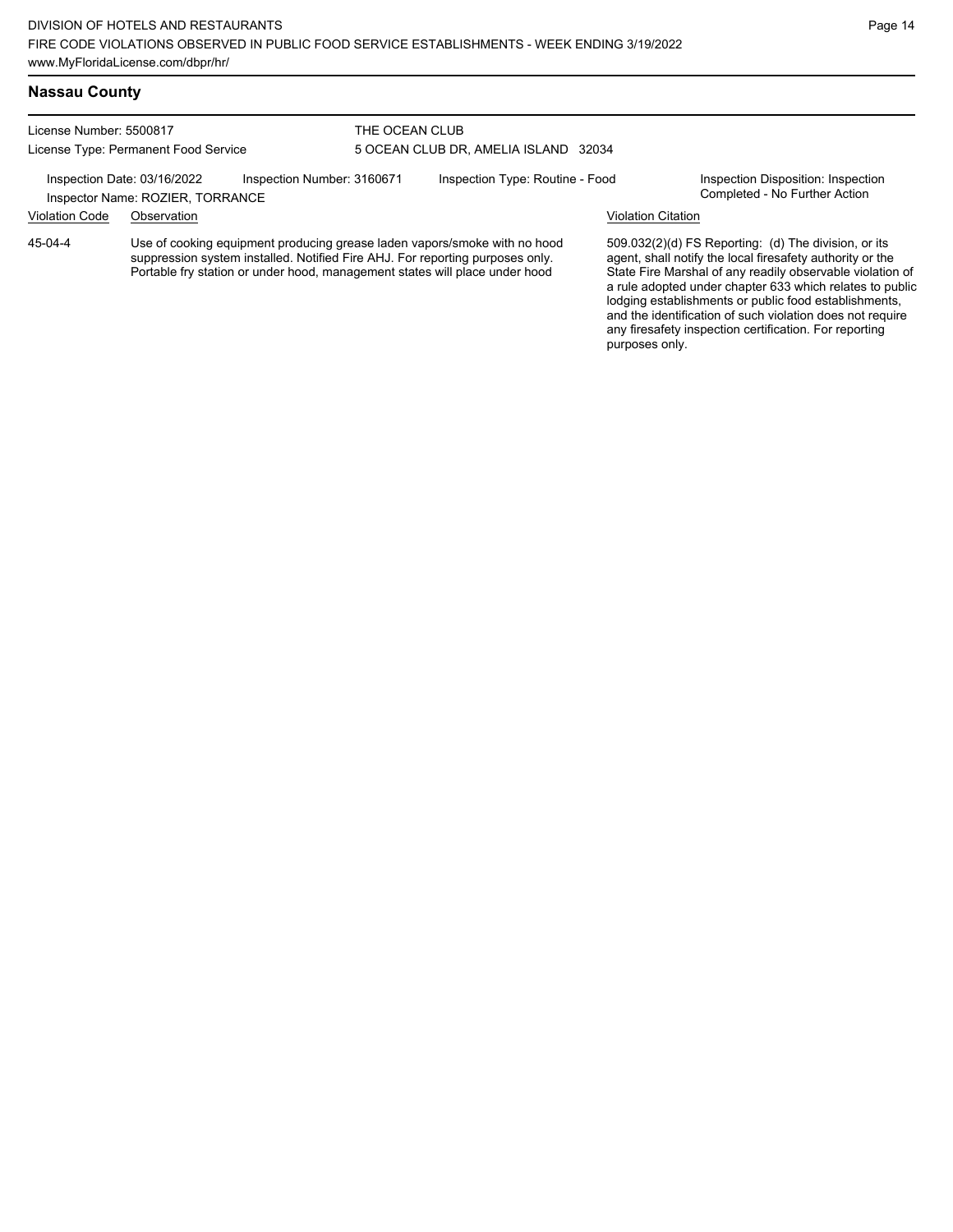#### **Okaloosa County** License Number: 5604133 License Type: Permanent Food Service DON CHA PERUVIAN FOOD LLC 100 PERRY AVE, FORT WALTON BEACH 32548 Inspection Date: 03/14/2022 Inspection Number: 3153403 Inspection Type: Routine - Food Inspection Disposition: Inspection<br>Inspector Name: ADAMSON, ROBERT Inspector Name: ADAMSON, ROBERT Violation Code Observation Violation Citation Observed electrical wiring in disrepair. For reporting purposes only. Upon inspection observed ceiling wire exposed over prep cooler across from cook line and close to dish washing area. 509.032(2)(d) FS Reporting: (d) The division, or its agent, shall notify the local firesafety authority or the State Fire Marshal of any readily observable violation of a rule adopted under chapter 633 which relates to public lodging establishments or public food establishments, and the identification of such violation does not require any firesafety inspection certification. For reporting 47-03-4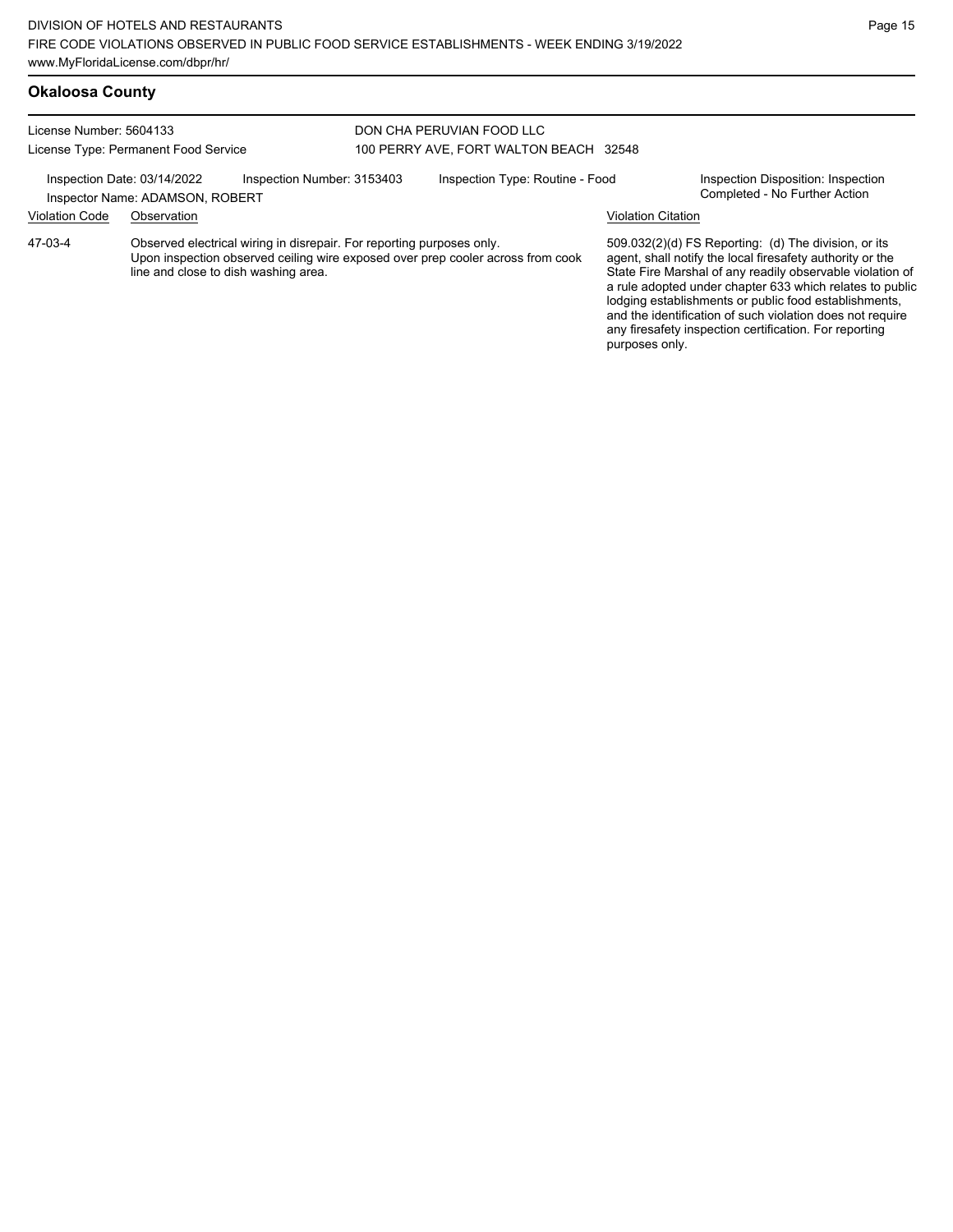| <b>Orange County</b>    |                                                                                                                                                                                 |                                                                                                                                                                                                                             |                                                                                                |                                                                                                                                                                                                                                                                                                                                                                                                                                                                                                          |                                                                                                                                                                                                                                                                                                                                                                                                                                                                                                          |  |  |
|-------------------------|---------------------------------------------------------------------------------------------------------------------------------------------------------------------------------|-----------------------------------------------------------------------------------------------------------------------------------------------------------------------------------------------------------------------------|------------------------------------------------------------------------------------------------|----------------------------------------------------------------------------------------------------------------------------------------------------------------------------------------------------------------------------------------------------------------------------------------------------------------------------------------------------------------------------------------------------------------------------------------------------------------------------------------------------------|----------------------------------------------------------------------------------------------------------------------------------------------------------------------------------------------------------------------------------------------------------------------------------------------------------------------------------------------------------------------------------------------------------------------------------------------------------------------------------------------------------|--|--|
| License Number: 5808441 | License Type: Permanent Food Service                                                                                                                                            |                                                                                                                                                                                                                             | KING BUFFET<br>2157 E SEMORAN BLVD, APOPKA 32703                                               |                                                                                                                                                                                                                                                                                                                                                                                                                                                                                                          |                                                                                                                                                                                                                                                                                                                                                                                                                                                                                                          |  |  |
|                         | Inspection Date: 03/15/2022<br>Inspector Name: MONTGOMERY, DOREEN                                                                                                               | Inspection Number: 3179295                                                                                                                                                                                                  | Inspection Type: Routine - Food                                                                |                                                                                                                                                                                                                                                                                                                                                                                                                                                                                                          | Inspection Disposition: Inspection<br>Completed - No Further Action                                                                                                                                                                                                                                                                                                                                                                                                                                      |  |  |
| Violation Code          | Observation                                                                                                                                                                     |                                                                                                                                                                                                                             |                                                                                                | <b>Violation Citation</b>                                                                                                                                                                                                                                                                                                                                                                                                                                                                                |                                                                                                                                                                                                                                                                                                                                                                                                                                                                                                          |  |  |
| 45-02-4                 | Portable fire extinguisher gauge in red zone. For reporting purposes only, by back<br>door                                                                                      |                                                                                                                                                                                                                             |                                                                                                | 509.032(2)(d) FS Reporting: (d) The division, or its<br>agent, shall notify the local firesafety authority or the<br>State Fire Marshal of any readily observable violation of<br>a rule adopted under chapter 633 which relates to public<br>lodging establishments or public food establishments,<br>and the identification of such violation does not require<br>any firesafety inspection certification. For reporting<br>purposes only.                                                             |                                                                                                                                                                                                                                                                                                                                                                                                                                                                                                          |  |  |
| License Number: 5803835 | License Type: Permanent Food Service                                                                                                                                            |                                                                                                                                                                                                                             | SHERATON ORLANDO NORTH GRANFE CAFE & LOUNGE& LINK<br>600 NORTH LAKE DESTINY DR, MAITLAND 32751 |                                                                                                                                                                                                                                                                                                                                                                                                                                                                                                          |                                                                                                                                                                                                                                                                                                                                                                                                                                                                                                          |  |  |
|                         | Inspection Date: 03/14/2022<br>Inspector Name: MONTGOMERY, DOREEN                                                                                                               | Inspection Number: 3172379                                                                                                                                                                                                  | Inspection Type: Routine - Food                                                                |                                                                                                                                                                                                                                                                                                                                                                                                                                                                                                          | Inspection Disposition: Warning<br>Issued                                                                                                                                                                                                                                                                                                                                                                                                                                                                |  |  |
| <b>Violation Code</b>   | Observation                                                                                                                                                                     |                                                                                                                                                                                                                             |                                                                                                | <b>Violation Citation</b>                                                                                                                                                                                                                                                                                                                                                                                                                                                                                |                                                                                                                                                                                                                                                                                                                                                                                                                                                                                                          |  |  |
| 48-01-5                 | No current insurance inspector boiler report or boiler certificate available for boiler.<br>For reporting purposes only.<br>2 boilers - expired 12/17/21<br>#'s 134960 & 134898 |                                                                                                                                                                                                                             |                                                                                                | 61C-1.004(10) FAC Reporting: (10) Heating and<br>ventilation - The heating and ventilation system shall be<br>kept in good repair or be installed to maintain a<br>minimum of 68 degrees Fahrenheit throughout the<br>building. The insurance inspectors boiler report is<br>required annually for power boilers and high<br>pressure/high temperature boilers and biannually for low<br>pressure steam or vapor heating boilers and shall be<br>posted in the boiler room. For reporting purposes only. |                                                                                                                                                                                                                                                                                                                                                                                                                                                                                                          |  |  |
| 48-01-5                 | 2 boilers - expired 12/17/21<br>Extended**                                                                                                                                      | - From initial inspection : No current insurance inspector boiler report or boiler<br>certificate available for boiler. For reporting purposes only.<br>#'s 134960 & 134898 - From follow-up inspection 2022-03-15: ** Time |                                                                                                |                                                                                                                                                                                                                                                                                                                                                                                                                                                                                                          | 61C-1.004(10) FAC Reporting: (10) Heating and<br>ventilation - The heating and ventilation system shall be<br>kept in good repair or be installed to maintain a<br>minimum of 68 degrees Fahrenheit throughout the<br>building. The insurance inspectors boiler report is<br>required annually for power boilers and high<br>pressure/high temperature boilers and biannually for low<br>pressure steam or vapor heating boilers and shall be<br>posted in the boiler room. For reporting purposes only. |  |  |

| License Number: 5803839 | License Type: Permanent Food Service                                                       |                            | SHERATON ORLANDO EMPLOYEE CAFETERIA<br>600 N LAKE DESTINY DR, MAITLAND 32751             |                           |                                                                                                                                                                                                                                                                                                                                                                                       |
|-------------------------|--------------------------------------------------------------------------------------------|----------------------------|------------------------------------------------------------------------------------------|---------------------------|---------------------------------------------------------------------------------------------------------------------------------------------------------------------------------------------------------------------------------------------------------------------------------------------------------------------------------------------------------------------------------------|
|                         | Inspection Date: 03/14/2022<br>Inspector Name: MONTGOMERY, DOREEN                          | Inspection Number: 3172365 | Inspection Type: Routine - Food                                                          |                           | Inspection Disposition: Inspection<br>Completed - No Further Action                                                                                                                                                                                                                                                                                                                   |
| <b>Violation Code</b>   | Observation                                                                                |                            |                                                                                          | <b>Violation Citation</b> |                                                                                                                                                                                                                                                                                                                                                                                       |
| 48-01-5                 | For reporting purposes only.<br>2 boiler certificates expired 12/7/21<br>#134960 & #134989 |                            | No current insurance inspector boiler report or boiler certificate available for boiler. |                           | 61C-1.004(10) FAC Reporting: (10) Heating and<br>ventilation - The heating and ventilation system shall be<br>kept in good repair or be installed to maintain a<br>minimum of 68 degrees Fahrenheit throughout the<br>building. The insurance inspectors boiler report is<br>required annually for power boilers and high<br>pressure/high temperature boilers and biannually for low |

pressure steam or vapor heating boilers and shall be posted in the boiler room. For reporting purposes only.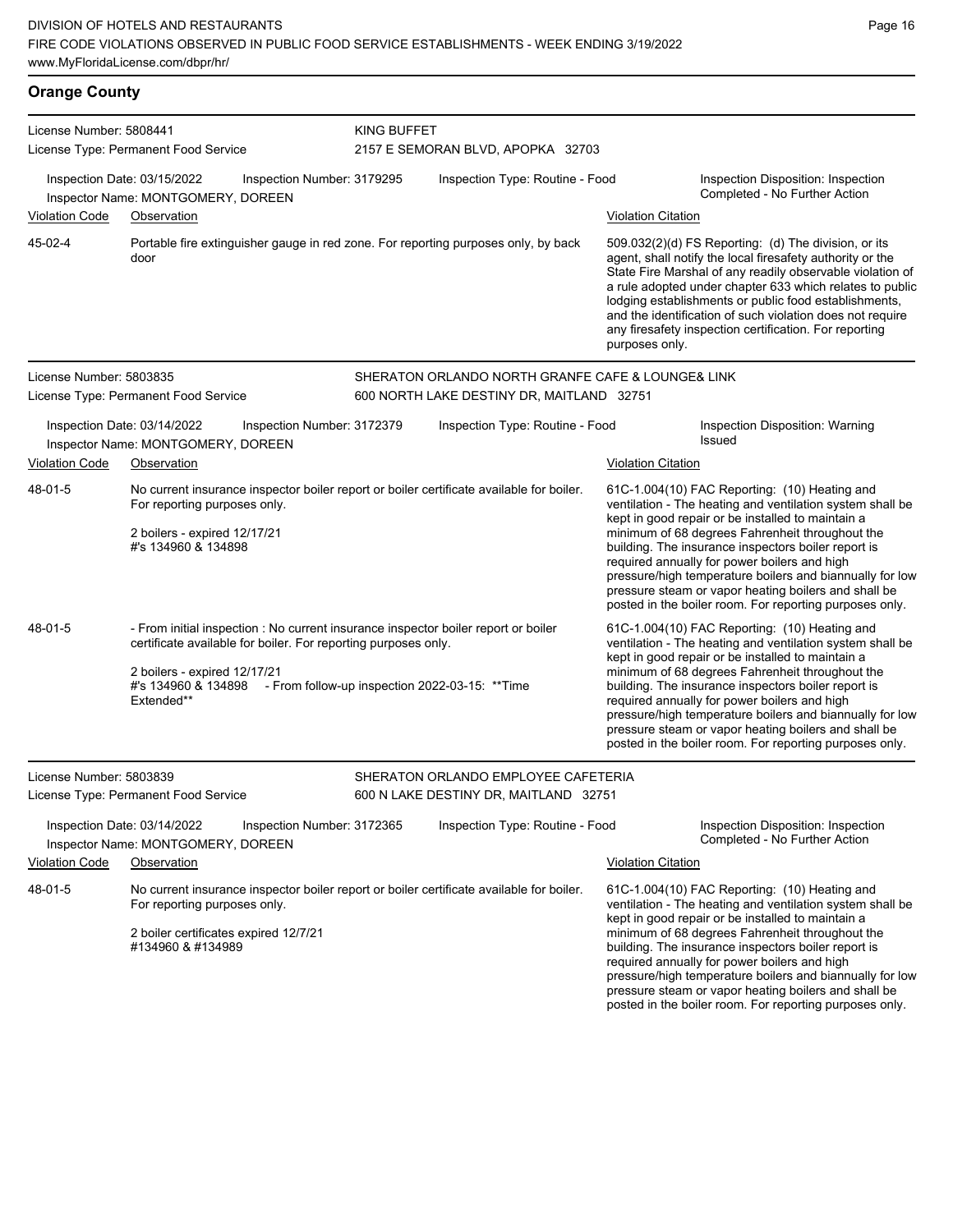| License Number: 5811265 | License Type: Permanent Food Service                          |                                                                                                                            | <b>Q'KENAN</b> | 8117 VINELAND AVE, ORLANDO 32821                                                    |                           |                                                                                                                                                                                                                                                                                                                                                                                                                            |
|-------------------------|---------------------------------------------------------------|----------------------------------------------------------------------------------------------------------------------------|----------------|-------------------------------------------------------------------------------------|---------------------------|----------------------------------------------------------------------------------------------------------------------------------------------------------------------------------------------------------------------------------------------------------------------------------------------------------------------------------------------------------------------------------------------------------------------------|
|                         | Inspection Date: 03/16/2022<br>Inspector Name: NIEVES, RAFAEL | Inspection Number: 3167621                                                                                                 |                | Inspection Type: Routine - Food                                                     |                           | Inspection Disposition: Inspection<br>Completed - No Further Action                                                                                                                                                                                                                                                                                                                                                        |
| <b>Violation Code</b>   | Observation                                                   |                                                                                                                            |                |                                                                                     | <b>Violation Citation</b> |                                                                                                                                                                                                                                                                                                                                                                                                                            |
| 48-04-4                 | Observed in server's station.                                 | of the building. For reporting purposes only.<br>Operator moved the propane tank and stored outside. **Corrected On-Site** |                | Propane tank (larger than 2.7 lb. water capacity/1 lb. gas capacity) located inside | purposes only.            | 509.032(2)(d) FS Reporting: (d) The division, or its<br>agent, shall notify the local firesafety authority or the<br>State Fire Marshal of any readily observable violation of<br>a rule adopted under chapter 633 which relates to public<br>lodging establishments or public food establishments,<br>and the identification of such violation does not require<br>any firesafety inspection certification. For reporting |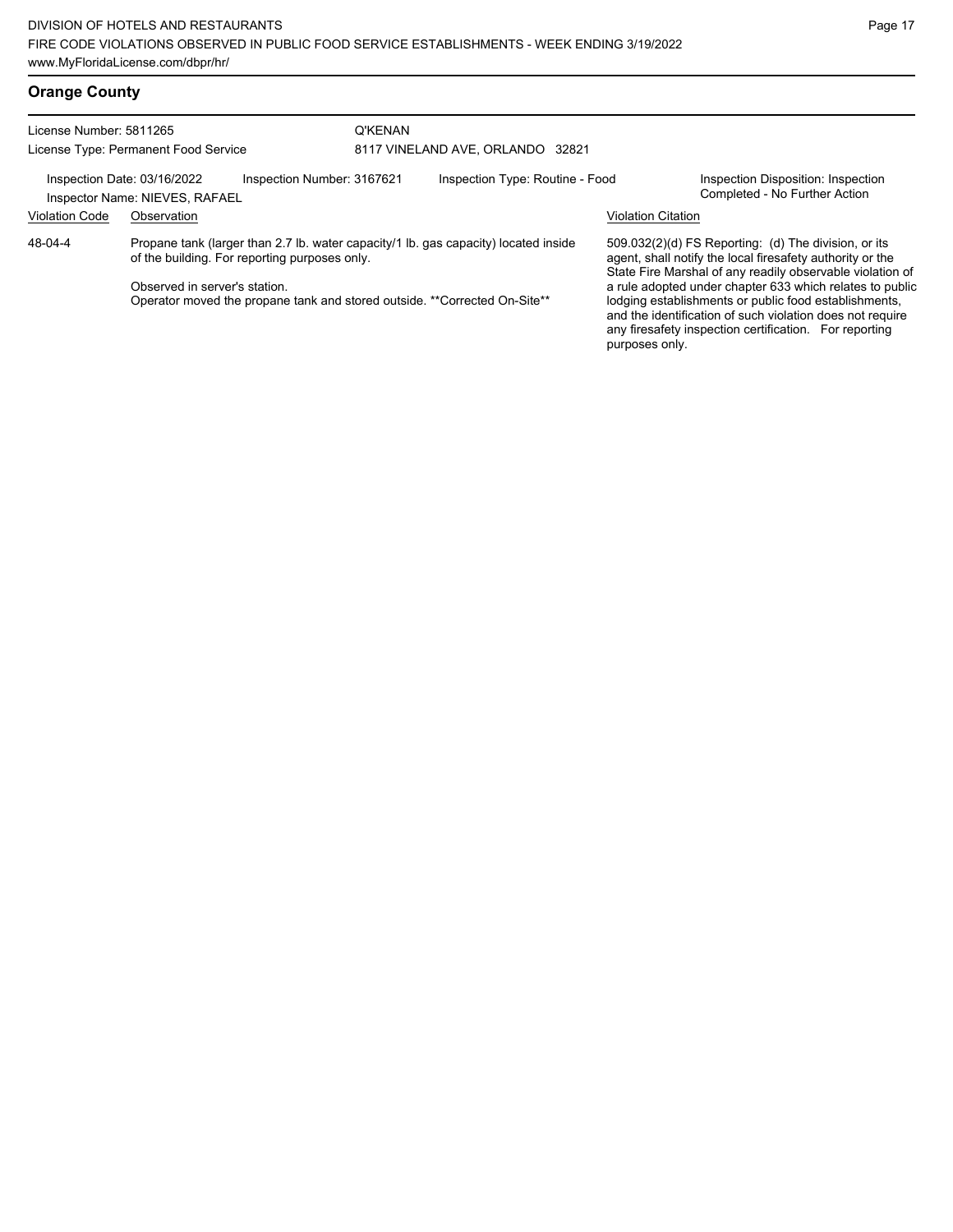| License Number: 6020121 |                                                                                                                                                                                                                                                             |                            | DUKE'S TACOS AND MARGS                   |                           |                                                                                                                                                                                                                                                                                                                                                                                                                            |
|-------------------------|-------------------------------------------------------------------------------------------------------------------------------------------------------------------------------------------------------------------------------------------------------------|----------------------------|------------------------------------------|---------------------------|----------------------------------------------------------------------------------------------------------------------------------------------------------------------------------------------------------------------------------------------------------------------------------------------------------------------------------------------------------------------------------------------------------------------------|
|                         | License Type: Permanent Food Service                                                                                                                                                                                                                        |                            | 1155 MAIN ST STE 120, JUPITER 33458      |                           |                                                                                                                                                                                                                                                                                                                                                                                                                            |
|                         | Inspection Date: 03/15/2022<br>Inspector Name: ROTONDI, VICTOR                                                                                                                                                                                              | Inspection Number: 3177439 | Inspection Type: Routine - Food          |                           | Inspection Disposition: Inspection<br>Completed - No Further Action                                                                                                                                                                                                                                                                                                                                                        |
| <b>Violation Code</b>   | Observation                                                                                                                                                                                                                                                 |                            |                                          | <b>Violation Citation</b> |                                                                                                                                                                                                                                                                                                                                                                                                                            |
| 47-03-4                 | Observed electrical wiring in disrepair. For reporting purposes only. Electrical<br>outlet missin/by prep cooler/kitchen                                                                                                                                    |                            |                                          | purposes only.            | 509.032(2)(d) FS Reporting: (d) The division, or its<br>agent, shall notify the local firesafety authority or the<br>State Fire Marshal of any readily observable violation of<br>a rule adopted under chapter 633 which relates to public<br>lodging establishments or public food establishments,<br>and the identification of such violation does not require<br>any firesafety inspection certification. For reporting |
| License Number: 6022391 |                                                                                                                                                                                                                                                             | <b>BEACON/TOPSIDE</b>      |                                          |                           |                                                                                                                                                                                                                                                                                                                                                                                                                            |
|                         | License Type: Permanent Food Service                                                                                                                                                                                                                        |                            | 1107 LIGHTHOUSE PROMENADE, JUPITER 33477 |                           |                                                                                                                                                                                                                                                                                                                                                                                                                            |
|                         | Inspection Date: 03/16/2022<br>Inspector Name: ROTONDI, VICTOR                                                                                                                                                                                              | Inspection Number: 3159364 | Inspection Type: Routine - Food          |                           | Inspection Disposition: Inspection<br>Completed - No Further Action                                                                                                                                                                                                                                                                                                                                                        |
| <b>Violation Code</b>   | Observation                                                                                                                                                                                                                                                 |                            |                                          | <b>Violation Citation</b> |                                                                                                                                                                                                                                                                                                                                                                                                                            |
| 45-04-4                 | Use of cooking equipment producing grease laden vapors/smoke with no hood<br>suppression system installed. Notified Fire AHJ. For reporting purposes only.<br>Frying churros/small deep fryer/prep area/kitchen                                             |                            |                                          | purposes only.            | 509.032(2)(d) FS Reporting: (d) The division, or its<br>agent, shall notify the local firesafety authority or the<br>State Fire Marshal of any readily observable violation of<br>a rule adopted under chapter 633 which relates to public<br>lodging establishments or public food establishments,<br>and the identification of such violation does not require<br>any firesafety inspection certification. For reporting |
| License Number: 6006823 |                                                                                                                                                                                                                                                             |                            | <b>EMBASSY SUITES BOCA RATON</b>         |                           |                                                                                                                                                                                                                                                                                                                                                                                                                            |
|                         | License Type: Permanent Food Service                                                                                                                                                                                                                        |                            | 661 NW 53 ST, BOCA RATON 33487           |                           |                                                                                                                                                                                                                                                                                                                                                                                                                            |
|                         | Inspection Date: 03/14/2022<br>Inspector Name: GOODWIN, NICHOLAS                                                                                                                                                                                            | Inspection Number: 3164037 | Inspection Type: Routine - Food          |                           | Inspection Disposition: Inspection<br>Completed - No Further Action                                                                                                                                                                                                                                                                                                                                                        |
| <b>Violation Code</b>   | Observation                                                                                                                                                                                                                                                 |                            |                                          | <b>Violation Citation</b> |                                                                                                                                                                                                                                                                                                                                                                                                                            |
| 48-01-5                 | No current insurance inspector boiler report or boiler certificate available for boiler.<br>For reporting purposes only. Boiler certificates expired. Operator states boilers are<br>in the process of getting recertification ** Corrective Action Taken** |                            |                                          |                           | 61C-1.004(10) FAC Reporting: (10) Heating and<br>ventilation - The heating and ventilation system shall be<br>kept in good repair or be installed to maintain a<br>minimum of 68 degrees Fahrenheit throughout the<br>building. The insurance inspectors boiler report is                                                                                                                                                  |

Page 18

required annually for power boilers and high

pressure/high temperature boilers and biannually for low pressure steam or vapor heating boilers and shall be posted in the boiler room. For reporting purposes only.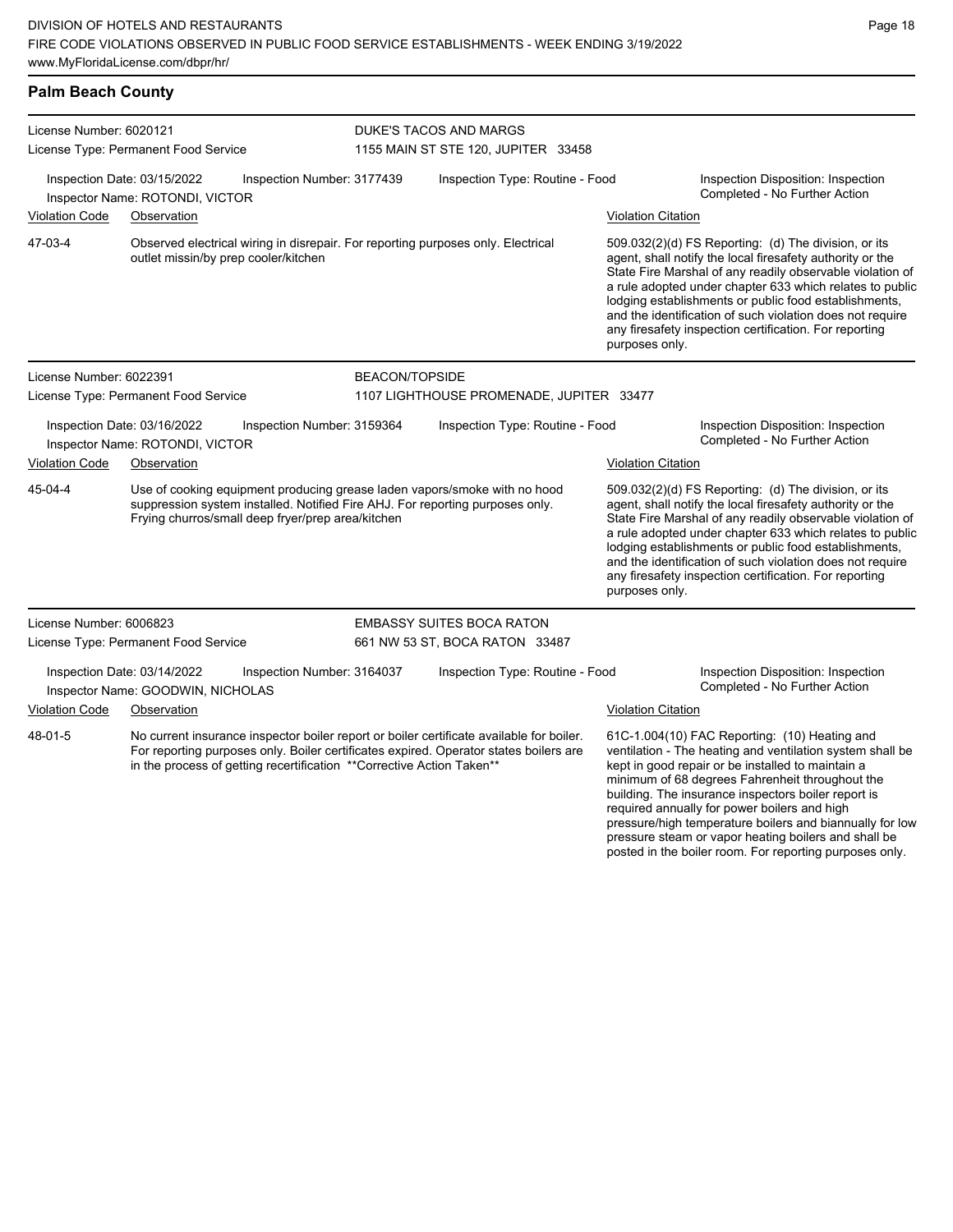| License Number: 6217638 |                                                                                                                                                                                                                                                            |                | 11 CHICKS WHOLESALES DIV<br>199 DR MLK JR ST N, ST. PETERSBURG 33701 |                           |                                                                                                                                                                                                                                                                                                                                                                                                                              |
|-------------------------|------------------------------------------------------------------------------------------------------------------------------------------------------------------------------------------------------------------------------------------------------------|----------------|----------------------------------------------------------------------|---------------------------|------------------------------------------------------------------------------------------------------------------------------------------------------------------------------------------------------------------------------------------------------------------------------------------------------------------------------------------------------------------------------------------------------------------------------|
|                         | License Type: Permanent Food Service<br>Inspection Date: 03/16/2022<br>Inspection Number: 3178862                                                                                                                                                          |                | Inspection Type: Routine - Food                                      |                           | Inspection Disposition: Emergency<br>Order Callback Complied                                                                                                                                                                                                                                                                                                                                                                 |
| <b>Violation Code</b>   | Inspector Name: MURPHY, JAMES<br>Observation                                                                                                                                                                                                               |                |                                                                      | <b>Violation Citation</b> |                                                                                                                                                                                                                                                                                                                                                                                                                              |
| 46-01-4                 | - From initial inspection : Marked exit/path to marked exit blocked. For reporting<br>purposes only.<br>Exit door I rear of kitchen is blocked by prep tables.<br>2022-03-16: ** Time Extended**                                                           |                | - From follow-up inspection                                          | purposes only.            | 509.032(2)(d) FS Reporting: (d) The division, or its<br>agent, shall notify the local firesafety authority or the<br>State Fire Marshal of any readily observable violation of<br>a rule adopted under chapter 633 which relates to public<br>lodging establishments or public food establishments,<br>and the identification of such violation does not require<br>any firesafety inspection certification. For reporting   |
| 46-01-4                 | Marked exit/path to marked exit blocked. For reporting purposes only.<br>Exit door I rear of kitchen is blocked by prep tables.                                                                                                                            |                |                                                                      | purposes only.            | 509.032(2)(d) FS Reporting: (d) The division, or its<br>agent, shall notify the local firesafety authority or the<br>State Fire Marshal of any readily observable violation of<br>a rule adopted under chapter 633 which relates to public<br>lodging establishments or public food establishments,<br>and the identification of such violation does not require<br>any firesafety inspection certification. For reporting   |
| License Number: 6208765 | License Type: Permanent Food Service                                                                                                                                                                                                                       | CHIPOTLE #1328 | 2537 COUNTRYSIDE BLVD, CLEARWATER 33761                              |                           |                                                                                                                                                                                                                                                                                                                                                                                                                              |
|                         | Inspection Date: 03/17/2022<br>Inspection Number: 3147975<br>Inspector Name: PEARCE, LAURA                                                                                                                                                                 |                | Inspection Type: Routine - Food                                      |                           | Inspection Disposition: Inspection<br>Completed - No Further Action                                                                                                                                                                                                                                                                                                                                                          |
| <b>Violation Code</b>   | Observation                                                                                                                                                                                                                                                |                |                                                                      | <b>Violation Citation</b> |                                                                                                                                                                                                                                                                                                                                                                                                                              |
| 45-02-4                 | Portable fire extinguisher gauge in red zone by back door . For reporting purposes<br>only.                                                                                                                                                                |                |                                                                      | purposes only.            | 509.032(2)(d) FS Reporting: (d) The division, or its<br>agent, shall notify the local firesafety authority or the<br>State Fire Marshal of any readily observable violation of<br>a rule adopted under chapter 633 which relates to public<br>lodging establishments or public food establishments,<br>and the identification of such violation does not require<br>any firesafety inspection certification. For reporting   |
| License Number: 6214763 | License Type: Permanent Food Service                                                                                                                                                                                                                       |                | SAKURA SUSHI RESTAURANT<br>3438 E LAKE RD STE 16, PALM HARBOR 34685  |                           |                                                                                                                                                                                                                                                                                                                                                                                                                              |
|                         | Inspection Date: 03/16/2022<br>Inspection Number: 3182317<br>Inspector Name: PEARCE, LAURA                                                                                                                                                                 |                | Inspection Type: Routine - Food                                      |                           | Inspection Disposition: Warning<br>Issued                                                                                                                                                                                                                                                                                                                                                                                    |
| <b>Violation Code</b>   | Observation                                                                                                                                                                                                                                                |                |                                                                      | <b>Violation Citation</b> |                                                                                                                                                                                                                                                                                                                                                                                                                              |
| 45-02-4                 | Portable fire extinguisher gauge in red zone. For reporting purposes only Class K<br>near ice machine                                                                                                                                                      |                |                                                                      | purposes only.            | 509.032(2)(d) FS Reporting: (d) The division, or its<br>agent, shall notify the local firesafety authority or the<br>State Fire Marshal of any readily observable violation of<br>a rule adopted under chapter 633 which relates to public<br>lodging establishments or public food establishments,<br>and the identification of such violation does not require<br>any firesafety inspection certification. For reporting   |
| 45-02-4                 | - From initial inspection : Portable fire extinguisher gauge in red zone. For<br>reporting purposes only Class K near ice machine - From follow-up inspection<br>2022-03-17: Manager called fire company to address fire extinguisher **Time<br>Extended** |                |                                                                      | purposes only.            | $509.032(2)(d)$ FS Reporting: (d) The division, or its<br>agent, shall notify the local firesafety authority or the<br>State Fire Marshal of any readily observable violation of<br>a rule adopted under chapter 633 which relates to public<br>lodging establishments or public food establishments,<br>and the identification of such violation does not require<br>any firesafety inspection certification. For reporting |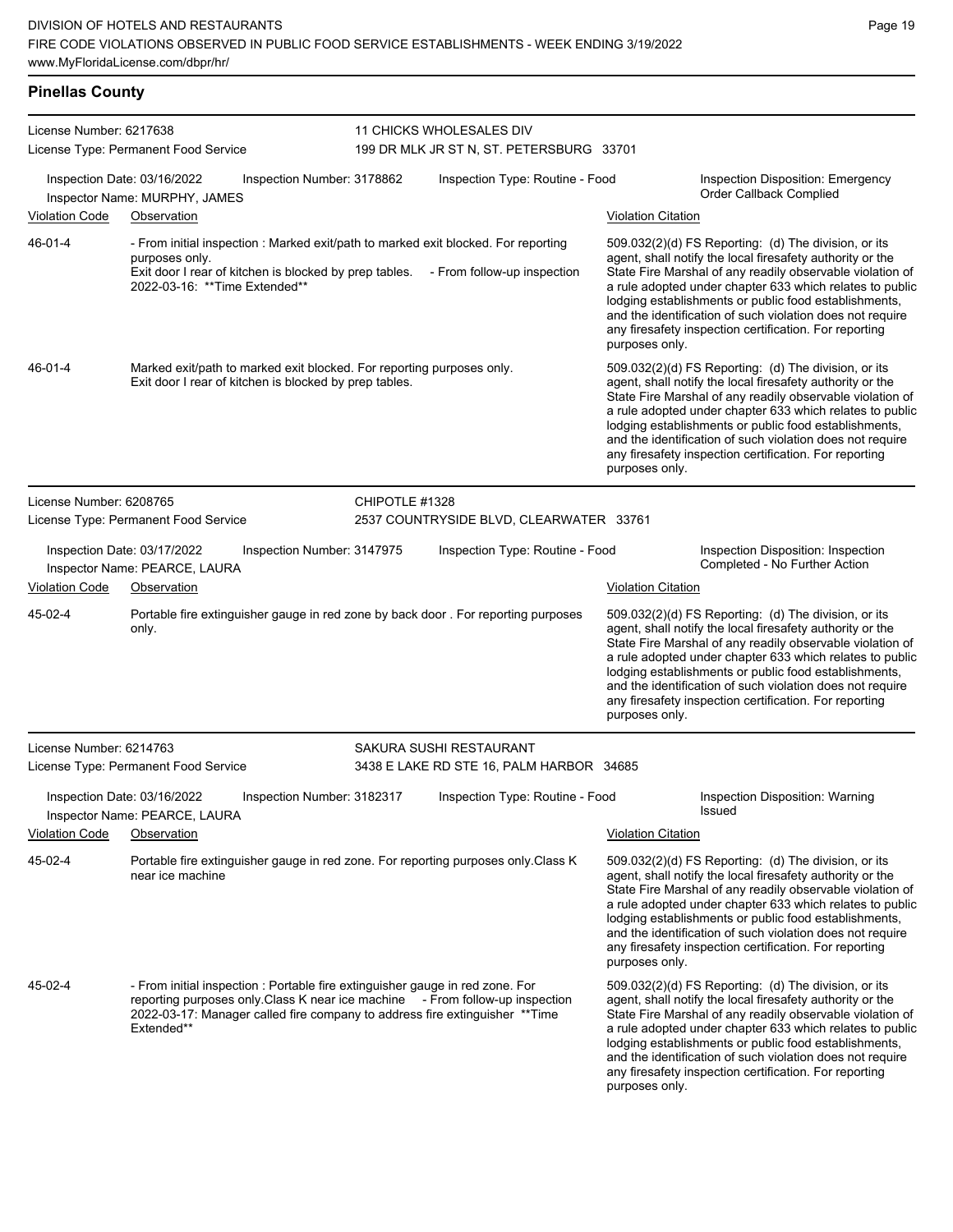# **Polk County**

| License Number: 6303668<br>License Type: Permanent Food Service |                               | THE OLIVE GARDEN<br>411 CYPRESS GARDENS BLVD, WINTER HAVEN 33880 |  |                                                                                     |                           |                                                                                                                                                                                                                                                                                                                                                                                                                                                                                                            |
|-----------------------------------------------------------------|-------------------------------|------------------------------------------------------------------|--|-------------------------------------------------------------------------------------|---------------------------|------------------------------------------------------------------------------------------------------------------------------------------------------------------------------------------------------------------------------------------------------------------------------------------------------------------------------------------------------------------------------------------------------------------------------------------------------------------------------------------------------------|
| Inspection Date: 03/17/2022                                     | Inspector Name: WHITE, CHERYL | Inspection Number: 3164692                                       |  | Inspection Type: Routine - Food                                                     |                           | Inspection Disposition: Inspection<br>Completed - No Further Action                                                                                                                                                                                                                                                                                                                                                                                                                                        |
| <b>Violation Code</b>                                           | Observation                   |                                                                  |  |                                                                                     | <b>Violation Citation</b> |                                                                                                                                                                                                                                                                                                                                                                                                                                                                                                            |
| 48-02-5                                                         | only.                         |                                                                  |  | Insurance inspector boiler report not posted in boiler room. For reporting purposes |                           | 61C-1.004(10) FAC Reporting: (10) Heating and<br>ventilation - The heating and ventilation system shall be<br>kept in good repair or be installed to maintain a<br>minimum of 68 degrees Fahrenheit throughout the<br>building. The insurance inspector boiler report is<br>required annually for power boilers and high pressure or<br>high temperature boilers and biannually for low pressure<br>steam or vapor heating boilers and shall be posted in<br>the boiler room. For reporting purposes only. |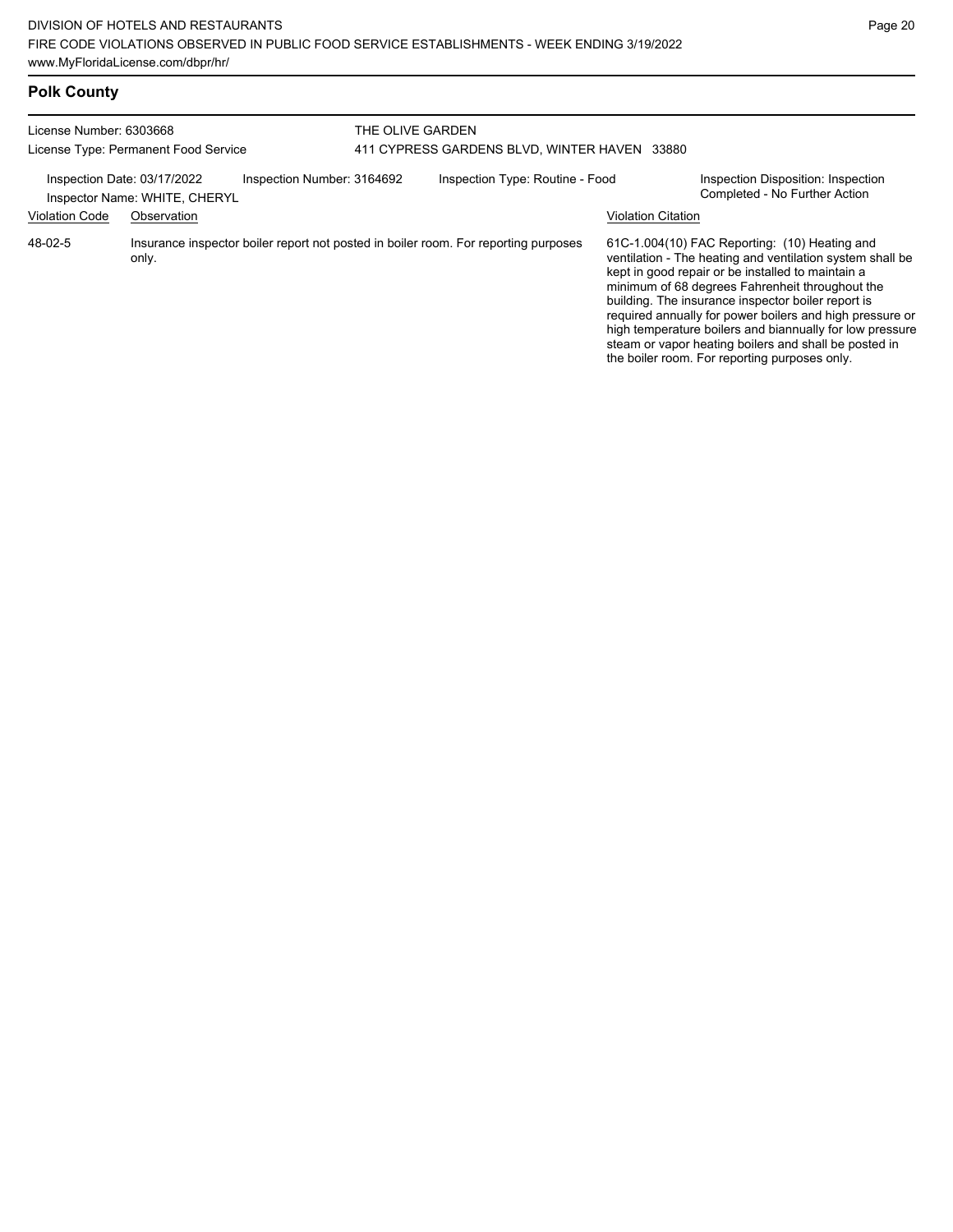| <b>Putnam County</b>                                                                          |                                                                                                                                                |                                               |                                                                                                    |                                                                                                                                                                 |                                                                                                                   |                                                                                                                                                                                                                                                                                                                                                                                                                            |
|-----------------------------------------------------------------------------------------------|------------------------------------------------------------------------------------------------------------------------------------------------|-----------------------------------------------|----------------------------------------------------------------------------------------------------|-----------------------------------------------------------------------------------------------------------------------------------------------------------------|-------------------------------------------------------------------------------------------------------------------|----------------------------------------------------------------------------------------------------------------------------------------------------------------------------------------------------------------------------------------------------------------------------------------------------------------------------------------------------------------------------------------------------------------------------|
| License Number: 6400862                                                                       | License Type: Permanent Food Service                                                                                                           |                                               |                                                                                                    | <b>HOG WILD COUNTRY CAFE</b><br>888 CR 310, INTERLACHEN 32148                                                                                                   |                                                                                                                   |                                                                                                                                                                                                                                                                                                                                                                                                                            |
| Inspection Number: 3092405<br>Inspection Date: 03/17/2022<br>Inspector Name: BADDING, MELANIE |                                                                                                                                                |                                               | Inspection Type: Routine - Food<br>Inspection Disposition: Administrative<br>complaint recommended |                                                                                                                                                                 |                                                                                                                   |                                                                                                                                                                                                                                                                                                                                                                                                                            |
| Violation Code<br>Observation                                                                 |                                                                                                                                                |                                               |                                                                                                    |                                                                                                                                                                 | <b>Violation Citation</b>                                                                                         |                                                                                                                                                                                                                                                                                                                                                                                                                            |
| 48-04-4                                                                                       |                                                                                                                                                | of the building. For reporting purposes only. |                                                                                                    | Propane tank (larger than 2.7 lb. water capacity/1 lb. gas capacity) located inside<br>20lb propane tank stored in food storage shed. Person in charge removed. | purposes only.                                                                                                    | 509.032(2)(d) FS Reporting: (d) The division, or its<br>agent, shall notify the local firesafety authority or the<br>State Fire Marshal of any readily observable violation of<br>a rule adopted under chapter 633 which relates to public<br>lodging establishments or public food establishments,<br>and the identification of such violation does not require<br>any firesafety inspection certification. For reporting |
| License Number: 6400705                                                                       |                                                                                                                                                |                                               |                                                                                                    | POPEYES LOUISIANA KITCHEN #132                                                                                                                                  |                                                                                                                   |                                                                                                                                                                                                                                                                                                                                                                                                                            |
|                                                                                               | License Type: Permanent Food Service                                                                                                           |                                               |                                                                                                    | 710 S HWY 19, PALATKA 32177                                                                                                                                     |                                                                                                                   |                                                                                                                                                                                                                                                                                                                                                                                                                            |
|                                                                                               | Inspection Date: 03/15/2022<br>Inspector Name: BADDING, MELANIE                                                                                | Inspection Number: 3141804                    |                                                                                                    | Inspection Type: Routine - Food                                                                                                                                 |                                                                                                                   | Inspection Disposition: Administrative<br>complaint recommended                                                                                                                                                                                                                                                                                                                                                            |
| <b>Violation Code</b>                                                                         | Observation                                                                                                                                    |                                               |                                                                                                    |                                                                                                                                                                 | <b>Violation Citation</b>                                                                                         |                                                                                                                                                                                                                                                                                                                                                                                                                            |
| 45-02-4                                                                                       | Portable fire extinguisher gauge in red zone. For reporting purposes only.<br>Silver fire extinguisher by left side of fryers in the red zone. |                                               |                                                                                                    |                                                                                                                                                                 | 509.032(2)(d) FS Reporting: (d) The division, or its<br>agent, shall notify the local firesafety authority or the |                                                                                                                                                                                                                                                                                                                                                                                                                            |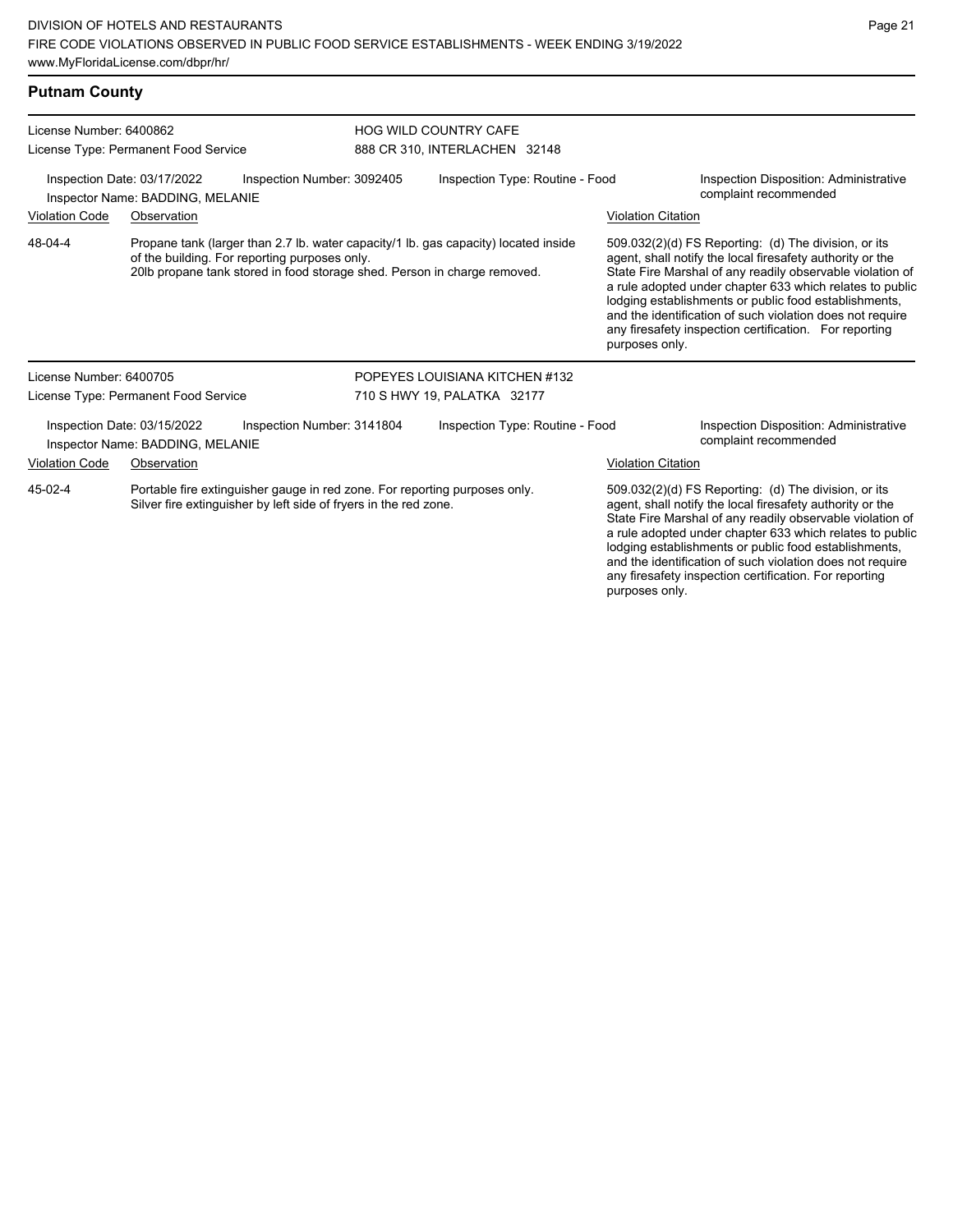| Sarasota County |  |
|-----------------|--|
|-----------------|--|

| License Number: 6805732<br>License Type: Permanent Food Service                               |                                                                 | <b>METRO DINER</b>                           | 6056 LOCKWOOD RIDGE RD, SARASOTA 34243 |                                                                                     |                           |                                                                                                                                                                                                                                                                                                                                                                                                                            |
|-----------------------------------------------------------------------------------------------|-----------------------------------------------------------------|----------------------------------------------|----------------------------------------|-------------------------------------------------------------------------------------|---------------------------|----------------------------------------------------------------------------------------------------------------------------------------------------------------------------------------------------------------------------------------------------------------------------------------------------------------------------------------------------------------------------------------------------------------------------|
| Inspection Date: 03/16/2022<br>Inspection Number: 3153573<br>Inspector Name: EASLER, VERONICA |                                                                 |                                              |                                        | Inspection Type: Routine - Food                                                     |                           | Inspection Disposition: Administrative<br>complaint recommended                                                                                                                                                                                                                                                                                                                                                            |
| <b>Violation Code</b>                                                                         | Observation                                                     |                                              |                                        |                                                                                     | Violation Citation        |                                                                                                                                                                                                                                                                                                                                                                                                                            |
| 45-02-4                                                                                       |                                                                 | to ice machine. For reporting purposes only. |                                        | Portable fire extinguisher gauge in red zone to the right of employee restroom next | purposes only.            | 509.032(2)(d) FS Reporting: (d) The division, or its<br>agent, shall notify the local firesafety authority or the<br>State Fire Marshal of any readily observable violation of<br>a rule adopted under chapter 633 which relates to public<br>lodging establishments or public food establishments,<br>and the identification of such violation does not require<br>any firesafety inspection certification. For reporting |
| License Number: 6805592                                                                       |                                                                 |                                              | <b>BLUE TEQUILA</b>                    |                                                                                     |                           |                                                                                                                                                                                                                                                                                                                                                                                                                            |
|                                                                                               | License Type: Permanent Food Service                            |                                              |                                        | 14525 TAMIAMI TRL 5,6,7, NORTH PORT 34287                                           |                           |                                                                                                                                                                                                                                                                                                                                                                                                                            |
|                                                                                               | Inspection Date: 03/14/2022<br>Inspector Name: KEATING, PATRICK | Inspection Number: 3149728                   |                                        | Inspection Type: Routine - Food                                                     |                           | Inspection Disposition: Inspection<br>Completed - No Further Action                                                                                                                                                                                                                                                                                                                                                        |
| <b>Violation Code</b>                                                                         | Observation                                                     |                                              |                                        |                                                                                     | <b>Violation Citation</b> |                                                                                                                                                                                                                                                                                                                                                                                                                            |
| 45-02-4                                                                                       | purposes only.                                                  |                                              |                                        | Portable fire extinguisher next to dishwasher area gauge in red zone. For reporting |                           | 509.032(2)(d) FS Reporting: (d) The division, or its<br>agent, shall notify the local firesafety authority or the<br>State Fire Marshal of any readily observable violation of<br>a rule adopted under chapter 633 which relates to public<br>lodging establishments or public food establishments,                                                                                                                        |

and the identification of such violation does not require any firesafety inspection certification. For reporting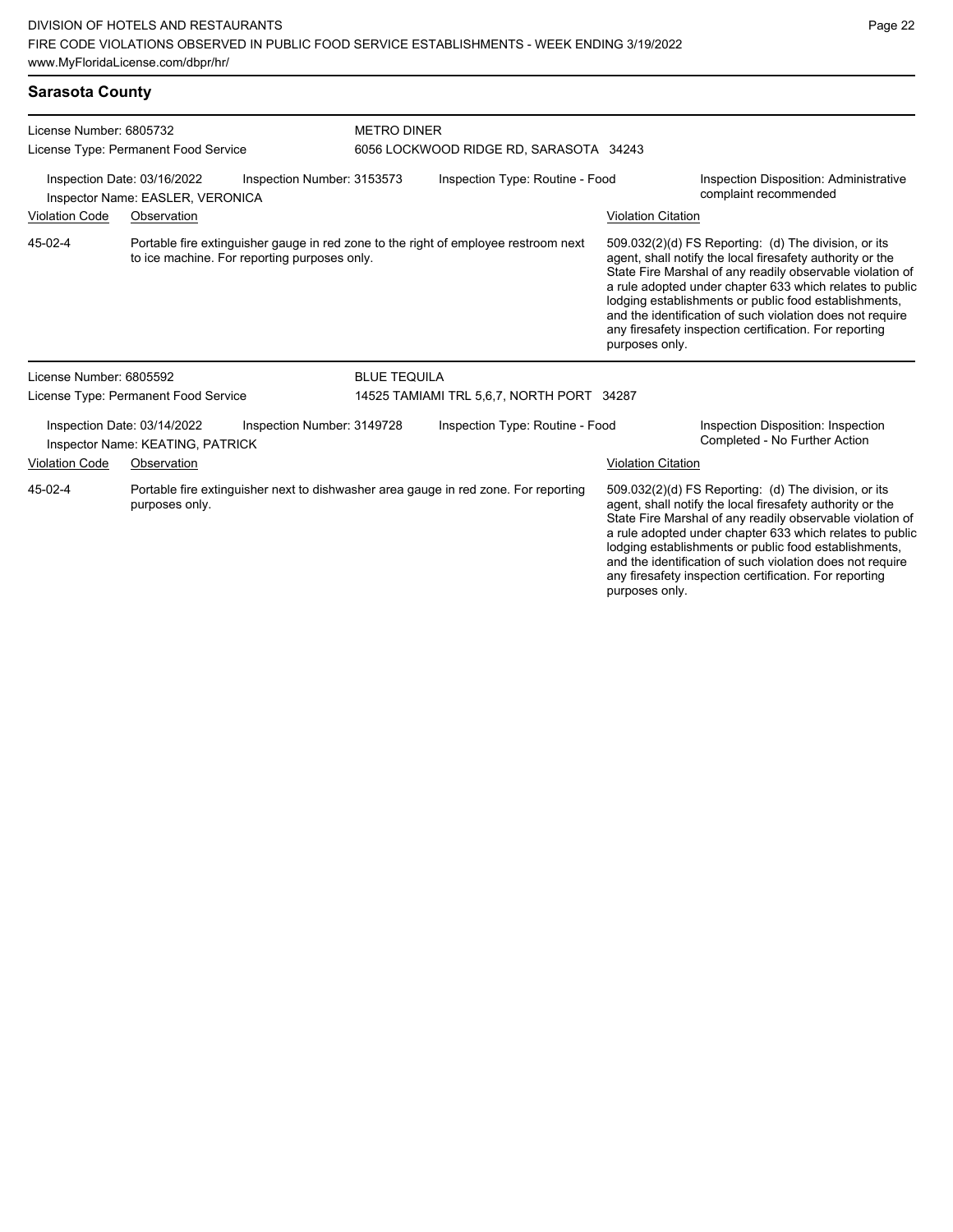| <b>Seminole County</b>                                                                                                                                                                                                                                    |                                                                   |                                                                |                                                                                     |                                                                                    |                                                                                                                                                                                                                                                                                                                                                                                                                                              |                                                                                                                                                                                                                                                                                                                                                                                                                            |  |  |
|-----------------------------------------------------------------------------------------------------------------------------------------------------------------------------------------------------------------------------------------------------------|-------------------------------------------------------------------|----------------------------------------------------------------|-------------------------------------------------------------------------------------|------------------------------------------------------------------------------------|----------------------------------------------------------------------------------------------------------------------------------------------------------------------------------------------------------------------------------------------------------------------------------------------------------------------------------------------------------------------------------------------------------------------------------------------|----------------------------------------------------------------------------------------------------------------------------------------------------------------------------------------------------------------------------------------------------------------------------------------------------------------------------------------------------------------------------------------------------------------------------|--|--|
| License Number: 6902064<br>License Type: Permanent Food Service                                                                                                                                                                                           |                                                                   |                                                                | <b>HEATHROW COUNTRY CLUB</b><br>1200 BRIDGEWATER DR, HEATHROW 32746                 |                                                                                    |                                                                                                                                                                                                                                                                                                                                                                                                                                              |                                                                                                                                                                                                                                                                                                                                                                                                                            |  |  |
|                                                                                                                                                                                                                                                           | Inspection Date: 03/15/2022<br>Inspector Name: GUTTERMAN, KENNETH | Inspection Number: 3183761                                     | Inspection Type: Complaint Full                                                     |                                                                                    |                                                                                                                                                                                                                                                                                                                                                                                                                                              | Inspection Disposition: Warning<br><b>Issued</b>                                                                                                                                                                                                                                                                                                                                                                           |  |  |
| <b>Violation Code</b>                                                                                                                                                                                                                                     | Observation                                                       |                                                                |                                                                                     |                                                                                    | <b>Violation Citation</b>                                                                                                                                                                                                                                                                                                                                                                                                                    |                                                                                                                                                                                                                                                                                                                                                                                                                            |  |  |
| 48-04-4<br>of the building. For reporting purposes only.<br>2 small lo tanks stored on cooks line.                                                                                                                                                        |                                                                   |                                                                | Propane tank (larger than 2.7 lb. water capacity/1 lb. gas capacity) located inside |                                                                                    | 509.032(2)(d) FS Reporting: (d) The division, or its<br>agent, shall notify the local firesafety authority or the<br>State Fire Marshal of any readily observable violation of<br>a rule adopted under chapter 633 which relates to public<br>lodging establishments or public food establishments,<br>and the identification of such violation does not require<br>any firesafety inspection certification. For reporting<br>purposes only. |                                                                                                                                                                                                                                                                                                                                                                                                                            |  |  |
| License Number: 6902309                                                                                                                                                                                                                                   |                                                                   |                                                                |                                                                                     | <b>CHENG'S CHINESE RESTAURANT</b>                                                  |                                                                                                                                                                                                                                                                                                                                                                                                                                              |                                                                                                                                                                                                                                                                                                                                                                                                                            |  |  |
|                                                                                                                                                                                                                                                           | License Type: Permanent Food Service                              |                                                                | 3705 LAKE EMMA ROAD, LAKE MARY 32746                                                |                                                                                    |                                                                                                                                                                                                                                                                                                                                                                                                                                              |                                                                                                                                                                                                                                                                                                                                                                                                                            |  |  |
| Inspection Date: 03/16/2022<br>Inspection Number: 3159350<br>Inspector Name: THORNCROFT, ROBERT                                                                                                                                                           |                                                                   | Inspection Type: Routine - Food                                |                                                                                     |                                                                                    | Inspection Disposition: Inspection<br>Completed - No Further Action                                                                                                                                                                                                                                                                                                                                                                          |                                                                                                                                                                                                                                                                                                                                                                                                                            |  |  |
| <b>Violation Code</b>                                                                                                                                                                                                                                     | Observation                                                       |                                                                |                                                                                     |                                                                                    | <b>Violation Citation</b>                                                                                                                                                                                                                                                                                                                                                                                                                    |                                                                                                                                                                                                                                                                                                                                                                                                                            |  |  |
| 45-02-4                                                                                                                                                                                                                                                   | class extinguisher in the red                                     |                                                                |                                                                                     | Portable fire extinguisher gauge in red zone. For reporting purposes only. Large k | purposes only.                                                                                                                                                                                                                                                                                                                                                                                                                               | 509.032(2)(d) FS Reporting: (d) The division, or its<br>agent, shall notify the local firesafety authority or the<br>State Fire Marshal of any readily observable violation of<br>a rule adopted under chapter 633 which relates to public<br>lodging establishments or public food establishments,<br>and the identification of such violation does not require<br>any firesafety inspection certification. For reporting |  |  |
| License Number: 6905103<br>License Type: Permanent Food Service                                                                                                                                                                                           |                                                                   | WOP'S HOP BREWING COMPANY<br>419 S. SANFORD AVE, SANFORD 32771 |                                                                                     |                                                                                    |                                                                                                                                                                                                                                                                                                                                                                                                                                              |                                                                                                                                                                                                                                                                                                                                                                                                                            |  |  |
|                                                                                                                                                                                                                                                           | Inspection Date: 03/16/2022<br>Inspector Name: ANGEL, TERRY       | Inspection Number: 3154394                                     |                                                                                     | Inspection Type: Routine - Food                                                    |                                                                                                                                                                                                                                                                                                                                                                                                                                              | Inspection Disposition: Warning<br>Issued                                                                                                                                                                                                                                                                                                                                                                                  |  |  |
| <b>Violation Code</b>                                                                                                                                                                                                                                     | Observation                                                       |                                                                |                                                                                     |                                                                                    | <b>Violation Citation</b>                                                                                                                                                                                                                                                                                                                                                                                                                    |                                                                                                                                                                                                                                                                                                                                                                                                                            |  |  |
| 45-04-4<br>Use of cooking equipment producing grease laden vapors/smoke with no hood<br>suppression system installed. Notified Fire AHJ. For reporting purposes only.<br>Two table top fryers. Notified Dan Taylor, Sanford Fire Inspector. 407-562-2788. |                                                                   |                                                                |                                                                                     |                                                                                    |                                                                                                                                                                                                                                                                                                                                                                                                                                              | 509.032(2)(d) FS Reporting: (d) The division, or its<br>agent, shall notify the local firesafety authority or the<br>State Fire Marshal of any readily observable violation of<br>a rule adopted under chapter 633 which relates to public                                                                                                                                                                                 |  |  |

lodging establishments or public food establishments, and the identification of such violation does not require any firesafety inspection certification. For reporting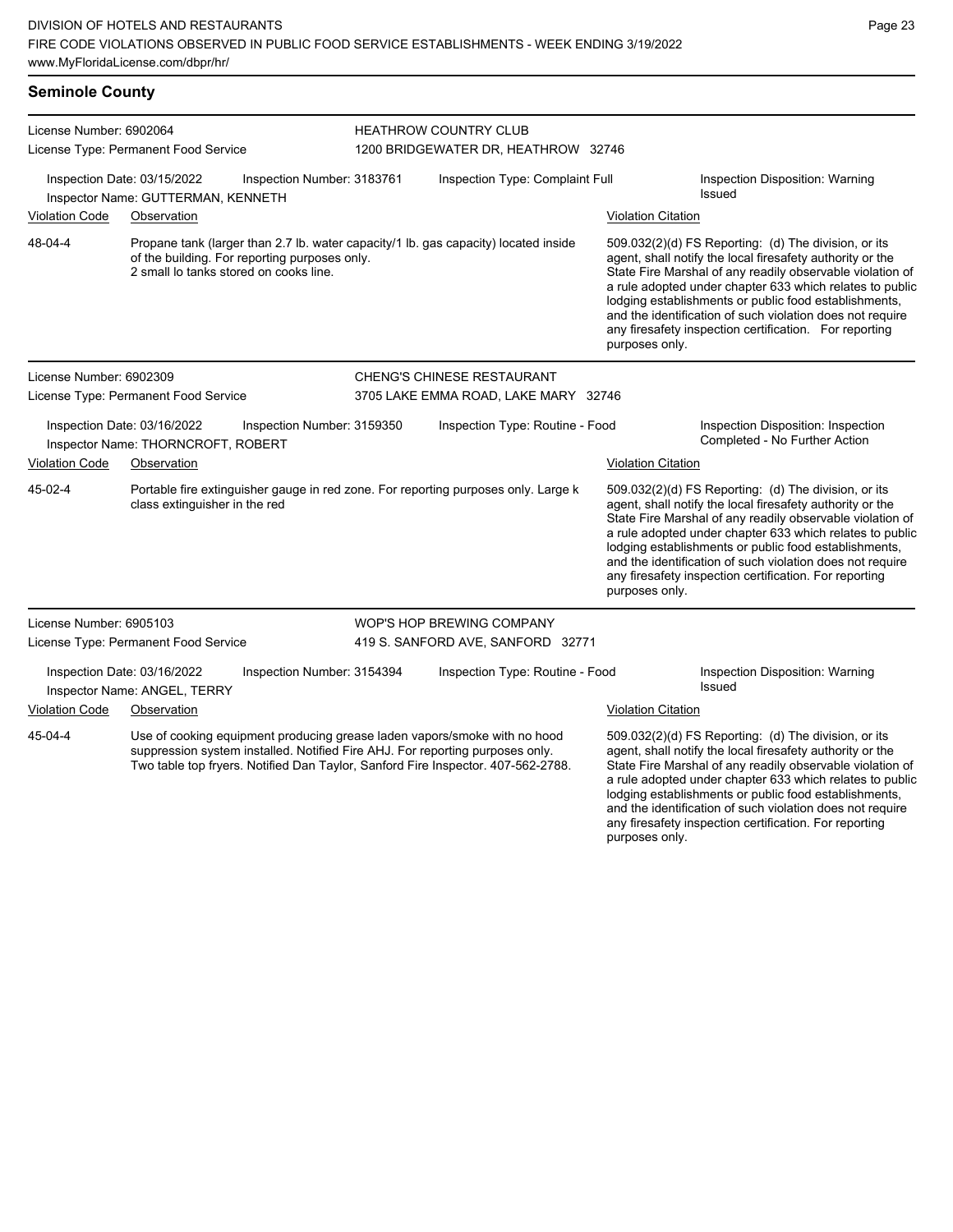kitchen was filled with grease laden vapors. \*\*Time Extended\*\*

| <b>St. Johns County</b> |                                                                                                                                                                                                                                                                                                                                                                                                                                              |                 |                                       |                                                                                                                                                                                                                                                                                                                                                                                                                                              |                                                                                                                                                                                                                                                                                                                                                                                                                            |  |
|-------------------------|----------------------------------------------------------------------------------------------------------------------------------------------------------------------------------------------------------------------------------------------------------------------------------------------------------------------------------------------------------------------------------------------------------------------------------------------|-----------------|---------------------------------------|----------------------------------------------------------------------------------------------------------------------------------------------------------------------------------------------------------------------------------------------------------------------------------------------------------------------------------------------------------------------------------------------------------------------------------------------|----------------------------------------------------------------------------------------------------------------------------------------------------------------------------------------------------------------------------------------------------------------------------------------------------------------------------------------------------------------------------------------------------------------------------|--|
| License Number: 6501026 |                                                                                                                                                                                                                                                                                                                                                                                                                                              |                 | <b>SCHMAGEL'S BAGELS</b>              |                                                                                                                                                                                                                                                                                                                                                                                                                                              |                                                                                                                                                                                                                                                                                                                                                                                                                            |  |
|                         | License Type: Permanent Food Service                                                                                                                                                                                                                                                                                                                                                                                                         |                 | 69 HYPOLITA ST, SAINT AUGUSTINE 32084 |                                                                                                                                                                                                                                                                                                                                                                                                                                              |                                                                                                                                                                                                                                                                                                                                                                                                                            |  |
|                         | Inspection Date: 03/14/2022<br>Inspection Number: 3160776<br>Inspector Name: MAKOWSKI, JARED                                                                                                                                                                                                                                                                                                                                                 |                 | Inspection Type: Routine - Food       |                                                                                                                                                                                                                                                                                                                                                                                                                                              | Inspection Disposition: Warning<br>Issued                                                                                                                                                                                                                                                                                                                                                                                  |  |
| <b>Violation Code</b>   | Observation                                                                                                                                                                                                                                                                                                                                                                                                                                  |                 |                                       | <b>Violation Citation</b>                                                                                                                                                                                                                                                                                                                                                                                                                    |                                                                                                                                                                                                                                                                                                                                                                                                                            |  |
| 45-04-4                 | Use of cooking equipment producing grease laden vapors/smoke with no hood<br>suppression system installed. Notified Fire AHJ. For reporting purposes only.<br>No hood above flat top stove. Operator prepared bacon and eggs. **Repeat<br>Violation**                                                                                                                                                                                        |                 |                                       | purposes only.                                                                                                                                                                                                                                                                                                                                                                                                                               | 509.032(2)(d) FS Reporting: (d) The division, or its<br>agent, shall notify the local firesafety authority or the<br>State Fire Marshal of any readily observable violation of<br>a rule adopted under chapter 633 which relates to public<br>lodging establishments or public food establishments,<br>and the identification of such violation does not require<br>any firesafety inspection certification. For reporting |  |
| License Number: 6501941 |                                                                                                                                                                                                                                                                                                                                                                                                                                              | THE GOURMET HUT |                                       |                                                                                                                                                                                                                                                                                                                                                                                                                                              |                                                                                                                                                                                                                                                                                                                                                                                                                            |  |
|                         | License Type: Permanent Food Service                                                                                                                                                                                                                                                                                                                                                                                                         |                 | 17 CUNA ST, SAINT AUGUSTINE 32084     |                                                                                                                                                                                                                                                                                                                                                                                                                                              |                                                                                                                                                                                                                                                                                                                                                                                                                            |  |
|                         | Inspection Date: 03/17/2022<br>Inspection Number: 3091823<br>Inspector Name: MAKOWSKI, JARED                                                                                                                                                                                                                                                                                                                                                 |                 | Inspection Type: Routine - Food       |                                                                                                                                                                                                                                                                                                                                                                                                                                              | Inspection Disposition: Administrative<br>complaint recommended                                                                                                                                                                                                                                                                                                                                                            |  |
| <b>Violation Code</b>   | Observation                                                                                                                                                                                                                                                                                                                                                                                                                                  |                 |                                       | <b>Violation Citation</b>                                                                                                                                                                                                                                                                                                                                                                                                                    |                                                                                                                                                                                                                                                                                                                                                                                                                            |  |
| 45-04-4                 | Use of cooking equipment producing grease laden vapors/smoke with no hood<br>suppression system installed. Notified Fire AHJ. For reporting purposes only.<br>No fire hood above stove. Evidence of grease laden vapors due to grease build up<br>on ceiling and walls near stove.                                                                                                                                                           |                 |                                       | 509.032(2)(d) FS Reporting: (d) The division, or its<br>agent, shall notify the local firesafety authority or the<br>State Fire Marshal of any readily observable violation of<br>a rule adopted under chapter 633 which relates to public<br>lodging establishments or public food establishments,<br>and the identification of such violation does not require<br>any firesafety inspection certification. For reporting<br>purposes only. |                                                                                                                                                                                                                                                                                                                                                                                                                            |  |
| 45-04-4                 | - From initial inspection : Use of cooking equipment producing grease laden<br>vapors/smoke with no hood suppression system installed. Notified Fire AHJ. For<br>reporting purposes only.<br>No fire hood above stove. Evidence of grease laden vapors due to grease build up<br>on ceiling and walls near stove. - From follow-up inspection 2022-03-18:<br>Operator does not have fire suppression system or hood over stove. On call back |                 |                                       |                                                                                                                                                                                                                                                                                                                                                                                                                                              | 509.032(2)(d) FS Reporting: (d) The division, or its<br>agent, shall notify the local firesafety authority or the<br>State Fire Marshal of any readily observable violation of<br>a rule adopted under chapter 633 which relates to public<br>lodging establishments or public food establishments,<br>and the identification of such violation does not require                                                           |  |

any firesafety inspection certification. For reporting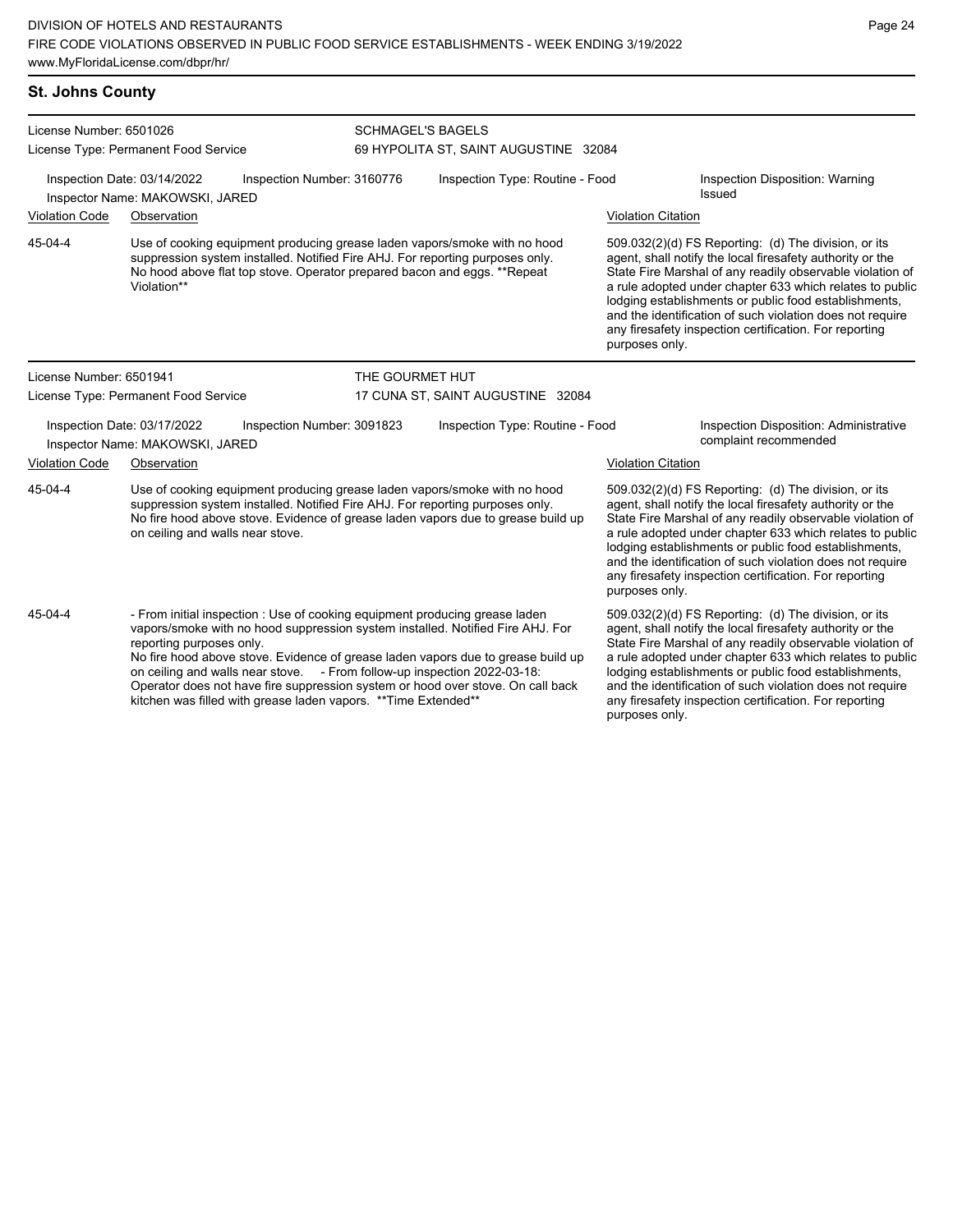| <b>Suwannee County</b> |  |
|------------------------|--|
|------------------------|--|

| License Number: 7100354<br>License Type: Permanent Food Service                              |                                                                                                                     |  | <b>MCALPIN KOUNTRY KITCHEN</b><br>9929 170 TERR STE 101, MCALPIN 32062 |  |                                                                     |                                                                                                                                                                                                                                                                                                                                                                                                                            |  |
|----------------------------------------------------------------------------------------------|---------------------------------------------------------------------------------------------------------------------|--|------------------------------------------------------------------------|--|---------------------------------------------------------------------|----------------------------------------------------------------------------------------------------------------------------------------------------------------------------------------------------------------------------------------------------------------------------------------------------------------------------------------------------------------------------------------------------------------------------|--|
| Inspection Number: 3183903<br>Inspection Date: 03/15/2022<br>Inspector Name: GRODEWALD, PAUL |                                                                                                                     |  | Inspection Type: Food-Licensing Inspection                             |  | Inspection Disposition: Inspection<br>Completed - No Further Action |                                                                                                                                                                                                                                                                                                                                                                                                                            |  |
| <b>Violation Code</b>                                                                        | Observation                                                                                                         |  |                                                                        |  | <b>Violation Citation</b>                                           |                                                                                                                                                                                                                                                                                                                                                                                                                            |  |
| 45-02-4                                                                                      | Portable fire extinguisher gauge in red zone. For reporting purposes only.<br>Fire extinguisher next to front door. |  |                                                                        |  | purposes only.                                                      | 509.032(2)(d) FS Reporting: (d) The division, or its<br>agent, shall notify the local firesafety authority or the<br>State Fire Marshal of any readily observable violation of<br>a rule adopted under chapter 633 which relates to public<br>lodging establishments or public food establishments,<br>and the identification of such violation does not require<br>any firesafety inspection certification. For reporting |  |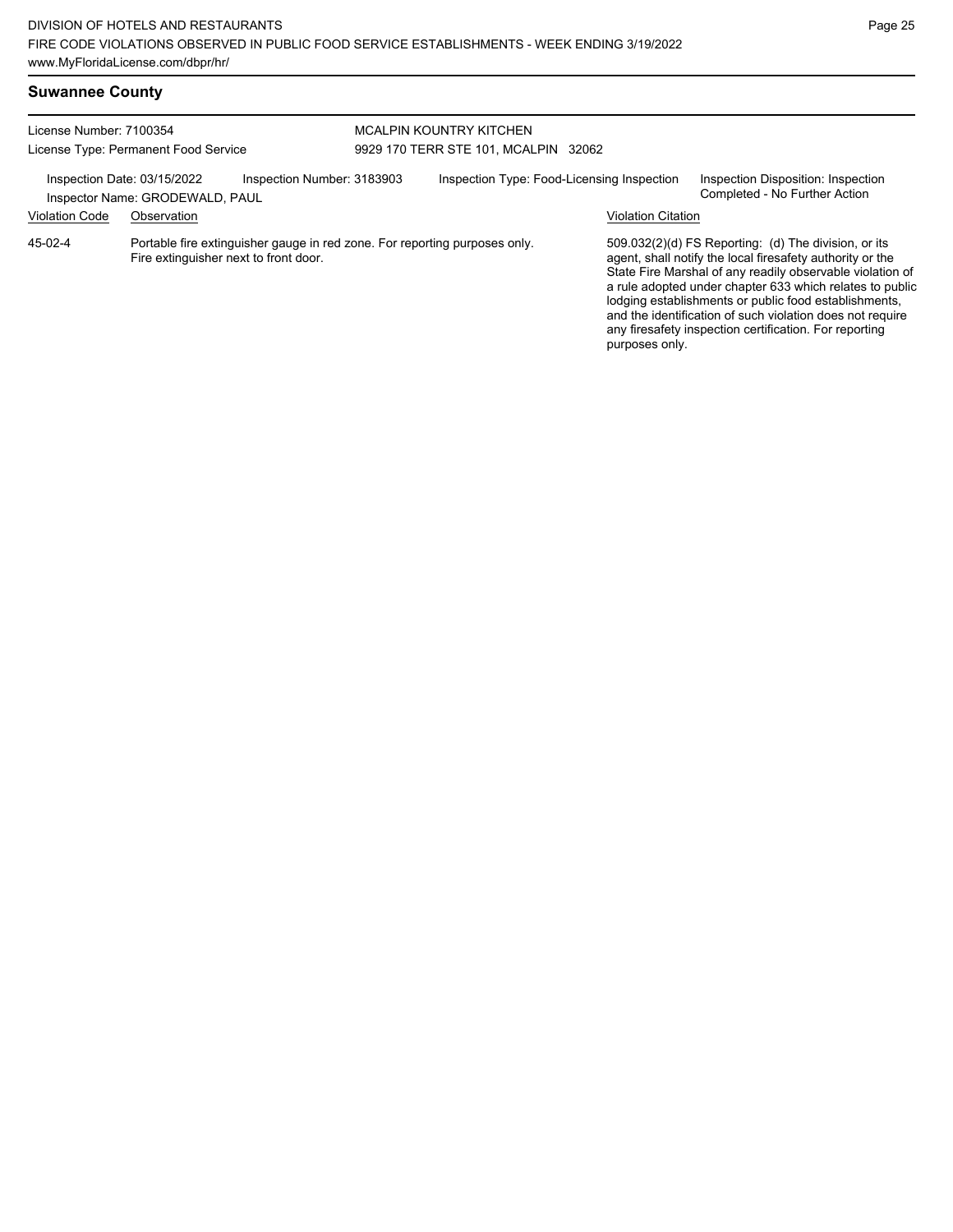## **Volusia County**

License Number: 7407237

License Type: Permanent Food Service

## DICKEY'S BARBECUE PIT DAYTONA BEACH 1388 W INTL SPEEDWAY BLVD STE 110, DAYTONA BEACH 32114

| Inspection Date: 03/15/2022 | Inspector Name: BRANNER, LISELOTTE | Inspection Number: 3164491                                                                                                                       | Inspection Type: Routine - Food |                           | Inspection Disposition: Inspection<br>Completed - No Further Action                                               |
|-----------------------------|------------------------------------|--------------------------------------------------------------------------------------------------------------------------------------------------|---------------------------------|---------------------------|-------------------------------------------------------------------------------------------------------------------|
| <b>Violation Code</b>       | Observation                        |                                                                                                                                                  |                                 | <b>Violation Citation</b> |                                                                                                                   |
| 47-03-4                     |                                    | Observed electrical wiring in disrepair. For reporting purposes only.<br>-wires exposed were emergency light was attached in restroom north side |                                 |                           | 509.032(2)(d) FS Reporting: (d) The division, or its<br>agent, shall notify the local firesafety authority or the |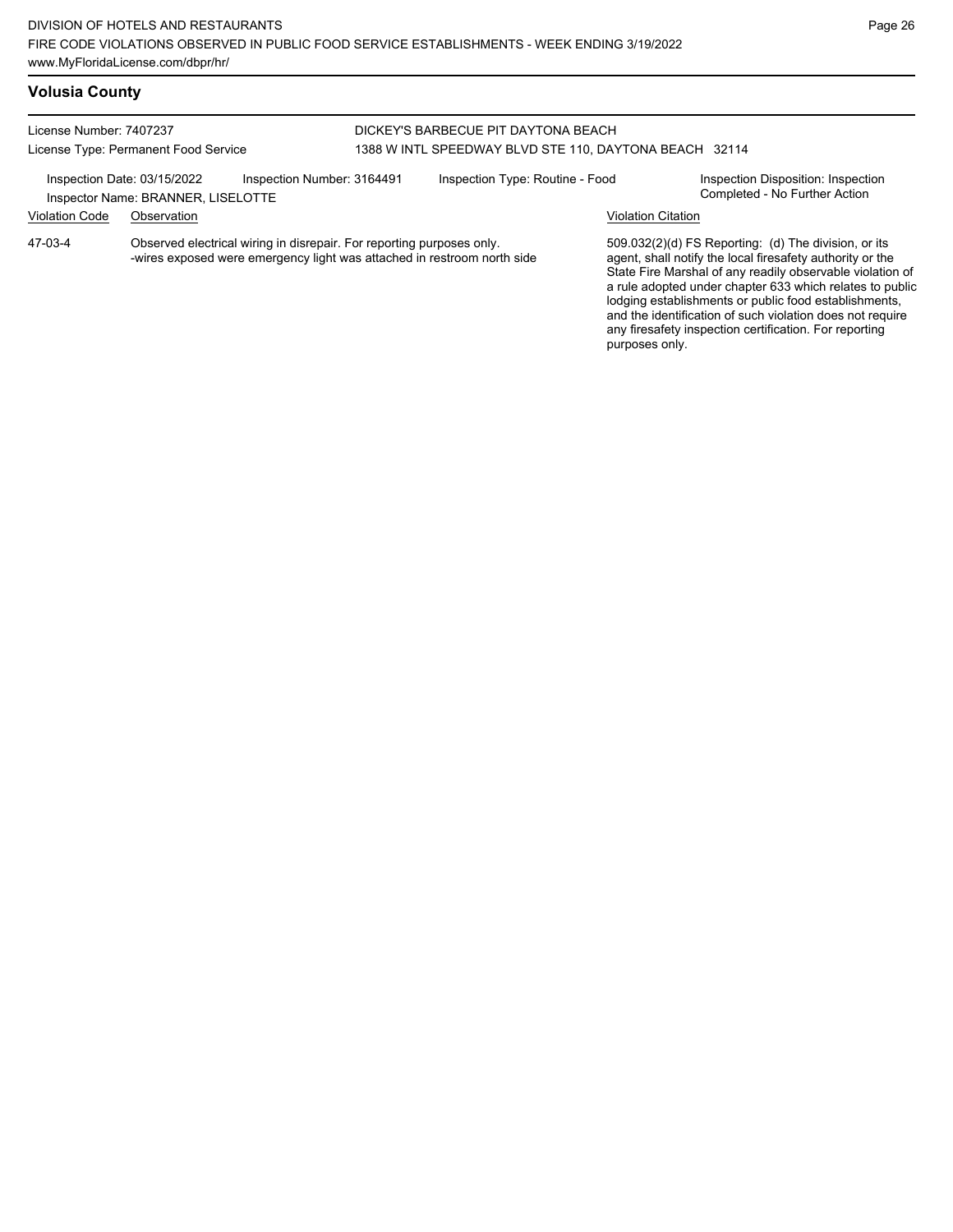| <b>Walton County</b>    |                                                                                                                                                       |                                                                                    |                                                                                                                   |                                                                                                                                                                                                                                                                                                                                                                                                                            |  |  |
|-------------------------|-------------------------------------------------------------------------------------------------------------------------------------------------------|------------------------------------------------------------------------------------|-------------------------------------------------------------------------------------------------------------------|----------------------------------------------------------------------------------------------------------------------------------------------------------------------------------------------------------------------------------------------------------------------------------------------------------------------------------------------------------------------------------------------------------------------------|--|--|
| License Number: 7602081 |                                                                                                                                                       | SUBWAY #17970<br>2951 N HWY 81, PONCE DE LEON 32455                                |                                                                                                                   |                                                                                                                                                                                                                                                                                                                                                                                                                            |  |  |
|                         | License Type: Permanent Food Service                                                                                                                  |                                                                                    |                                                                                                                   |                                                                                                                                                                                                                                                                                                                                                                                                                            |  |  |
|                         | Inspection Date: 03/14/2022<br>Inspection Number: 3178524<br>Inspector Name: SHANKLIN, CYNTHIA                                                        | Inspection Type: Routine - Food                                                    | Inspection Disposition: Inspection<br>Completed - No Further Action                                               |                                                                                                                                                                                                                                                                                                                                                                                                                            |  |  |
| <b>Violation Code</b>   | Observation                                                                                                                                           |                                                                                    | <b>Violation Citation</b>                                                                                         |                                                                                                                                                                                                                                                                                                                                                                                                                            |  |  |
| 45-05-4                 | Portable fire extinguisher missing from its designated location. For reporting<br>purposes only. 3 fire extinguishers stored on floor in dry storage. |                                                                                    | purposes only.                                                                                                    | 509.032(2)(d) FS Reporting: (d) The division, or its<br>agent, shall notify the local firesafety authority or the<br>State Fire Marshal of any readily observable violation of<br>a rule adopted under chapter 633 which relates to public<br>lodging establishments or public food establishments,<br>and the identification of such violation does not require<br>any firesafety inspection certification. For reporting |  |  |
| License Number: 7602004 |                                                                                                                                                       | <b>THAI 9 CUISINE</b>                                                              |                                                                                                                   |                                                                                                                                                                                                                                                                                                                                                                                                                            |  |  |
|                         | License Type: Permanent Food Service                                                                                                                  | 10916 EMERALD COAST PKWY W, MIRAMAR BEACH 32550                                    |                                                                                                                   |                                                                                                                                                                                                                                                                                                                                                                                                                            |  |  |
|                         | Inspection Date: 03/15/2022<br>Inspection Number: 3178920<br>Inspector Name: LYNN, NICKOLAS                                                           | Inspection Type: Routine - Food                                                    | Inspection Disposition: Inspection<br>Completed - No Further Action                                               |                                                                                                                                                                                                                                                                                                                                                                                                                            |  |  |
| <b>Violation Code</b>   | Observation                                                                                                                                           |                                                                                    | <b>Violation Citation</b>                                                                                         |                                                                                                                                                                                                                                                                                                                                                                                                                            |  |  |
| 45-02-4                 | in recharge zone.                                                                                                                                     | Portable fire extinguisher gauge in red zone. For reporting purposes only. K class | 509.032(2)(d) FS Reporting: (d) The division, or its<br>agent, shall notify the local firesafety authority or the |                                                                                                                                                                                                                                                                                                                                                                                                                            |  |  |